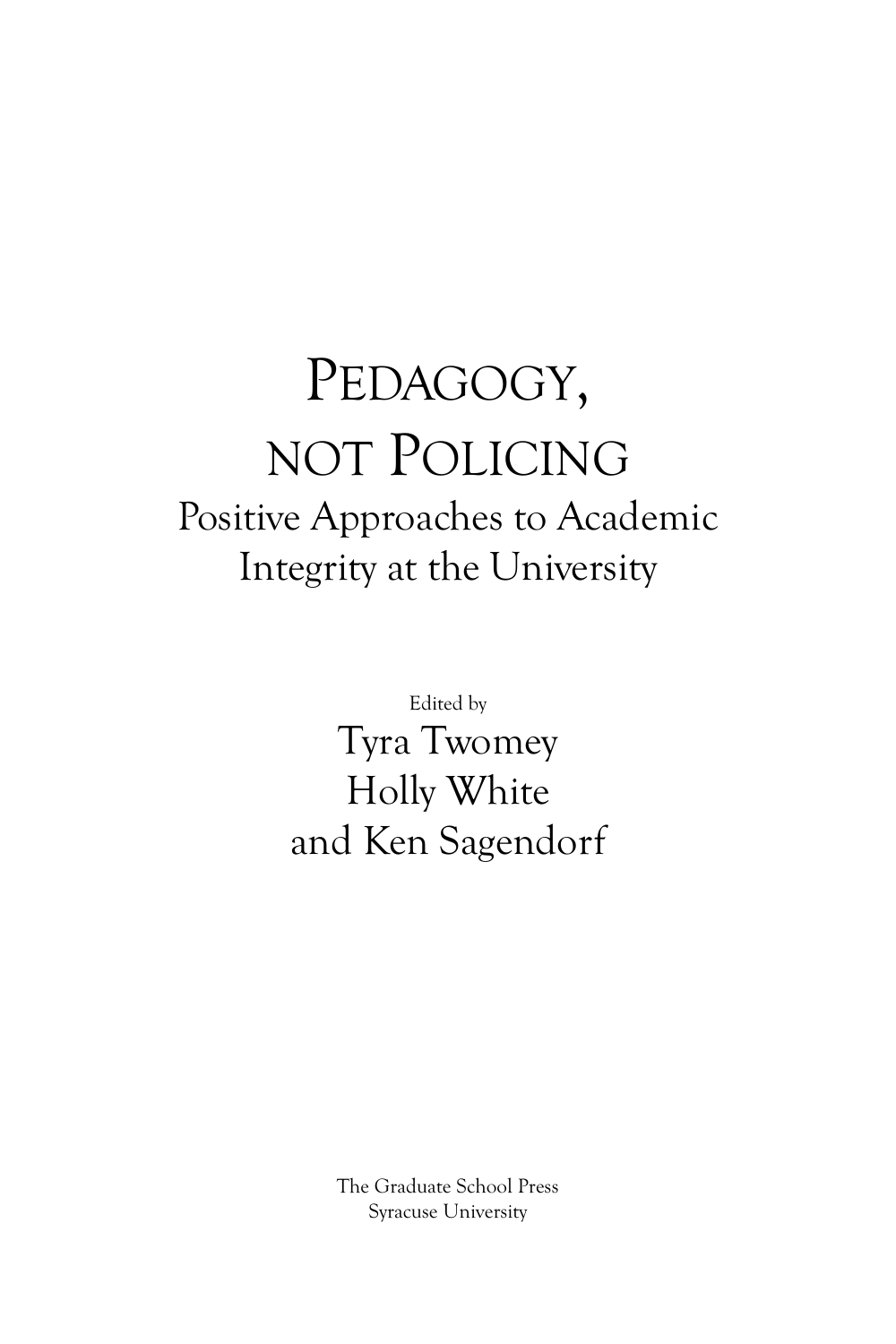# Contents

|   | Acknowledgments                                                                                                   | ix           |
|---|-------------------------------------------------------------------------------------------------------------------|--------------|
|   | Foreword<br>Patrick Drinan                                                                                        | xi           |
|   | Editors' Introduction<br>Tyra Twomey, Holly White, and Ken Sagendorf                                              | $\mathbf{1}$ |
| Ŀ | THEORY IN PRACTICE: WHAT IS ACADEMIC INTEGRITY, AND<br>WHAT ARE ITS IMPLICATIONS FOR TEACHERS AND STUDENTS?       | 5            |
|   | <b>Academic Integrity and Intellectual Autonomy</b><br>David Horacek                                              | 7            |
|   | Freshman Composition as Disaster Response<br>James M. Pangborn                                                    | 19           |
|   | An Air of Integrity: Building a Preventative Classroom Environment<br>Amy S. Roache-Fedchenko                     | 27           |
|   | Buying A's and Counting FTEs: Plagiarism, Consumerism, and the<br>Economics of Higher Education<br>Michael Murphy | 35           |
|   | The Science of Cheating: A Psychologist's Perspective<br>Benjamin J. Lovett                                       | 43           |
|   | Atheists and Evangelical Zeal: The Dilemma of Plagiarism and<br>Originality                                       |              |
|   | Matthew Bertram                                                                                                   | 49           |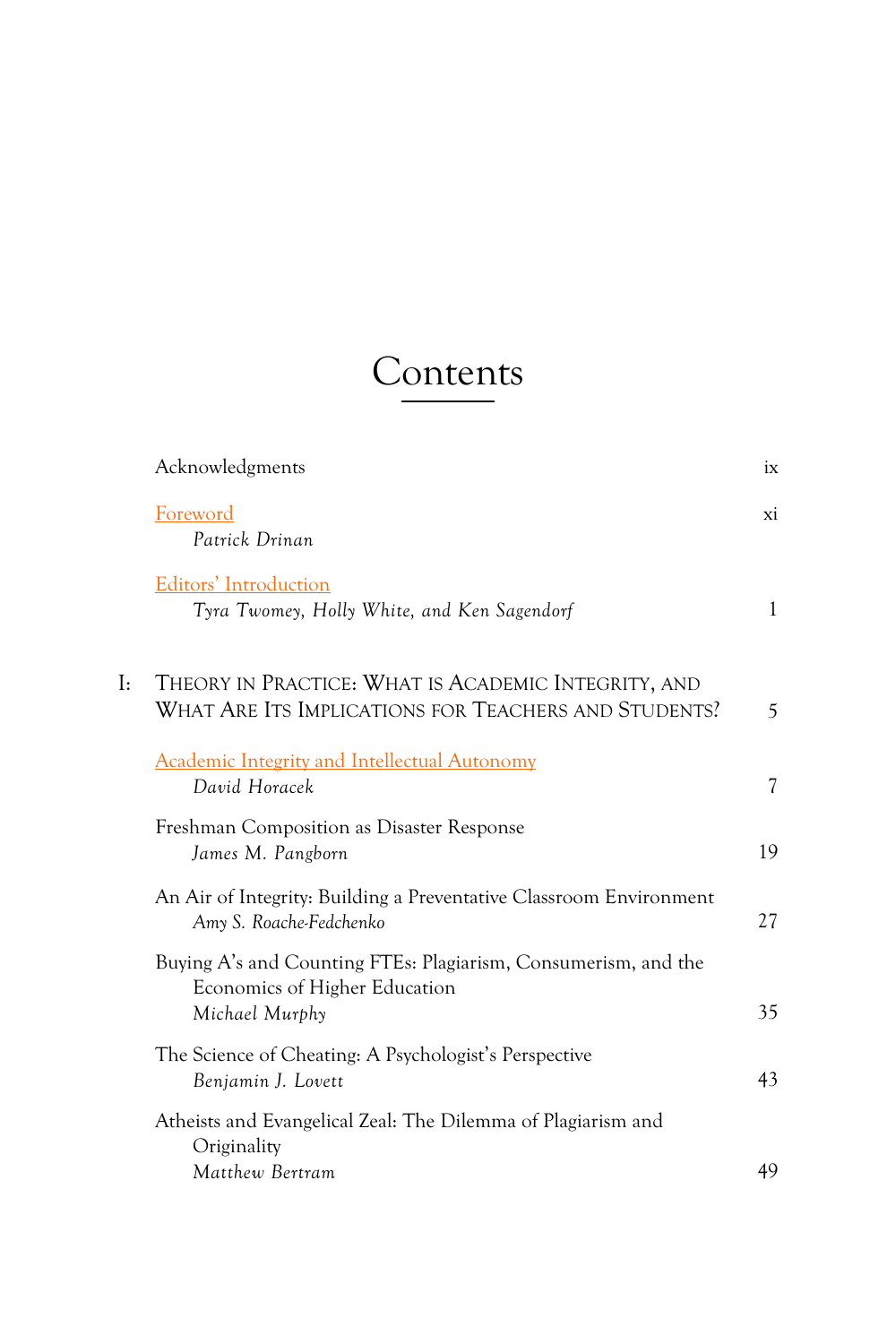|     | Contents<br>$\overline{\phantom{a}}$                                                                                                                                                | vii |
|-----|-------------------------------------------------------------------------------------------------------------------------------------------------------------------------------------|-----|
| II. | <b>GRADUATE STUDENTS AS STUDENTS</b>                                                                                                                                                | 55  |
|     | <b>Ethical Issues in Graduate Writing</b><br>David Nentwick                                                                                                                         | 57  |
|     | Academic Integrity in the Mentoring Relationship: A Sampling of<br>Relevant Issues<br>Ryan Thibodeau                                                                                | 67  |
|     | <b>III. THE PEOPLE BEHIND THE POLICIES</b>                                                                                                                                          | 77  |
|     | A Reflection on Plagiarism by a First-Time Instructor<br>Kimberly Ray                                                                                                               | 79  |
|     | Letter to My Teaching Assistant: Academic Integrity from the Student<br>Athlete's Perspective<br>Lucy McGregor                                                                      | 81  |
|     | Learn to Hate Dishonesty Without Becoming Emotionally Involved<br>David Alan Bozak                                                                                                  | 85  |
|     | Academic Integrity from Behind the Administrator's Desk<br>Ruth Federman Stein                                                                                                      | 91  |
|     | Culture and Academic Norms: An Exploration of the Import of<br>Cultural Difference on Asian Students' Understanding of<br>American Approaches to Plagiarism<br>Sidney L. Greenblatt | 97  |
|     | IV. INTEGRITY IN ASSESSMENT: STRATEGIES FOR TAS                                                                                                                                     | 107 |
|     | Ten Strategies to Encourage Academic Integrity in Large Lecture<br><u>Classes</u><br>Brian Udermann and Karrie Lamers                                                               | 111 |
|     | Temptations in the Large Lecture Class: Concrete Measures to Help<br><b>Students Practice Academic Integrity</b><br>Sarah L. Bolton                                                 | 117 |
|     | Applying Intercultural Concepts to Academic Integrity<br>Michael Smithee                                                                                                            | 125 |
|     | The Dreaded Laboratory Report<br>Danielle Schuehler Sherwood                                                                                                                        | 135 |
|     |                                                                                                                                                                                     |     |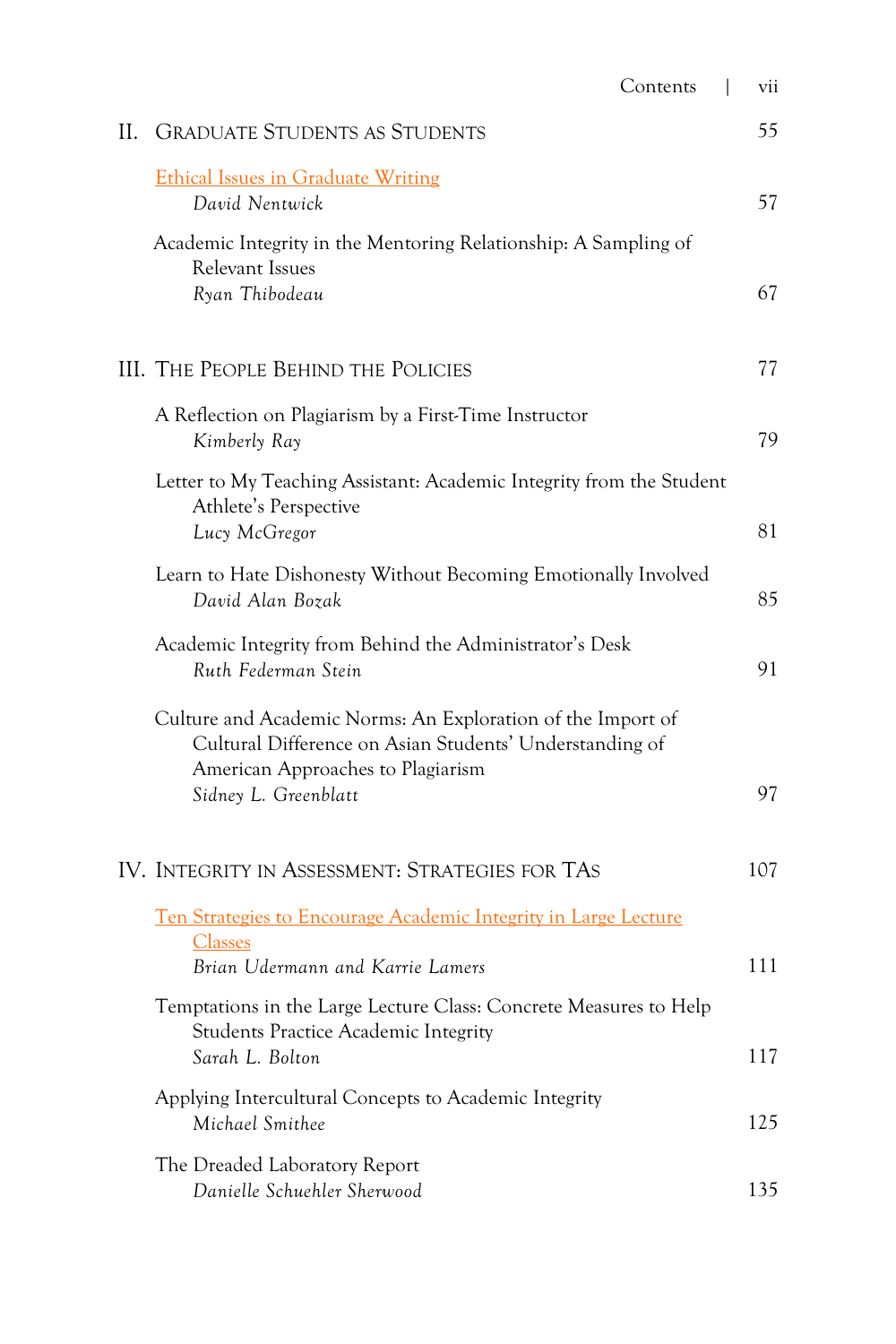#### vi | Contents

| Detecting and Preventing Cheating During Exams |     |
|------------------------------------------------|-----|
| Kevin Yee and Patricia MacKown                 | 141 |
| What's the Deal with Turnitin?<br>Tyra Twomey  | 149 |

[Contributors](#page-36-0) 157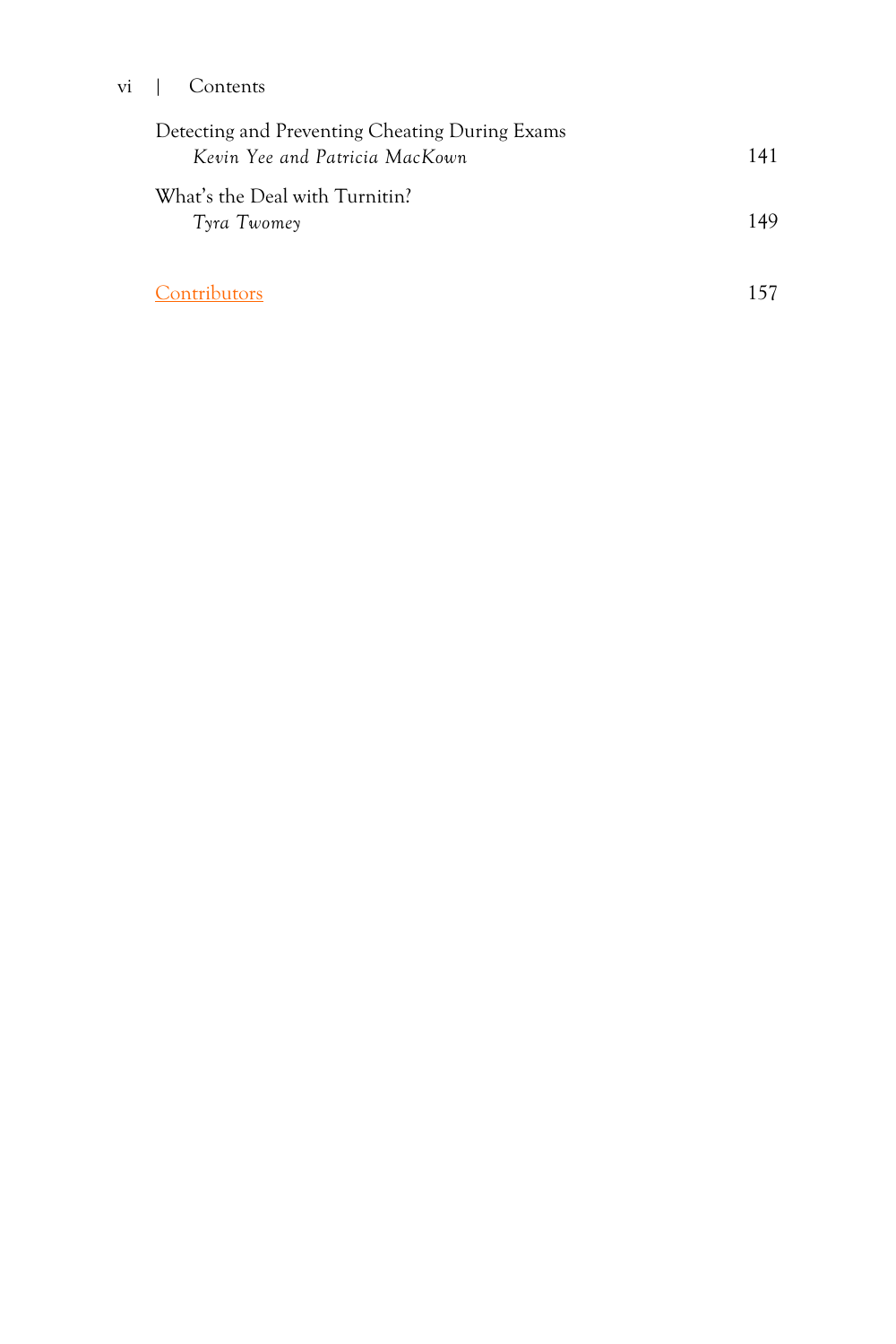### <span id="page-4-0"></span>Foreword

#### *Patrick Drinan*

THE ACADEMIC INTEGRITY movement began in earnest in the early 1990s when Professor Donald McCabe of Rutgers University and a few like-minded individuals from across the country started a series of annual conferences that led to the formation of the Center for Academic Integrity. Professor McCabe had been doing massive surveys of the incidence of student cheating in American higher education.

Various student affairs administrators also were interested in diffusion of best practices in managing what was rightly perceived to be the growing problem of student academic dishonesty in the academy. The fortuitous combination of Professor McCabe's research and efforts to spread best practices led to a national, and now international, effort to promote student academic honesty and engage a wide public discourse about how to manage the issues associated with student academic dishonesty.

This discourse has increased its profile over the last 20 years, and many of the best colleges and universities in the country have become willing to address the issues instead of sweeping them under the rug.

This takes courage. It also takes coordination.

But why pay attention to student academic dishonesty when there are so many pressing concerns and distractions on our campuses? The answer comes in advancing the essential missions of teaching and research by increasing the radius of trust in our academic communities, both in the classroom and beyond. Effective and responsive teaching lowers the incidence of cheating and increases our confidence when determining merit. Even in research universities, faculty overwhelmingly report that teaching gives them most of their career satisfaction. But faculty cannot promote academic honesty—or reduce academic dishonesty if they act like Robinson Crusoes on the desert islands of the classroom. We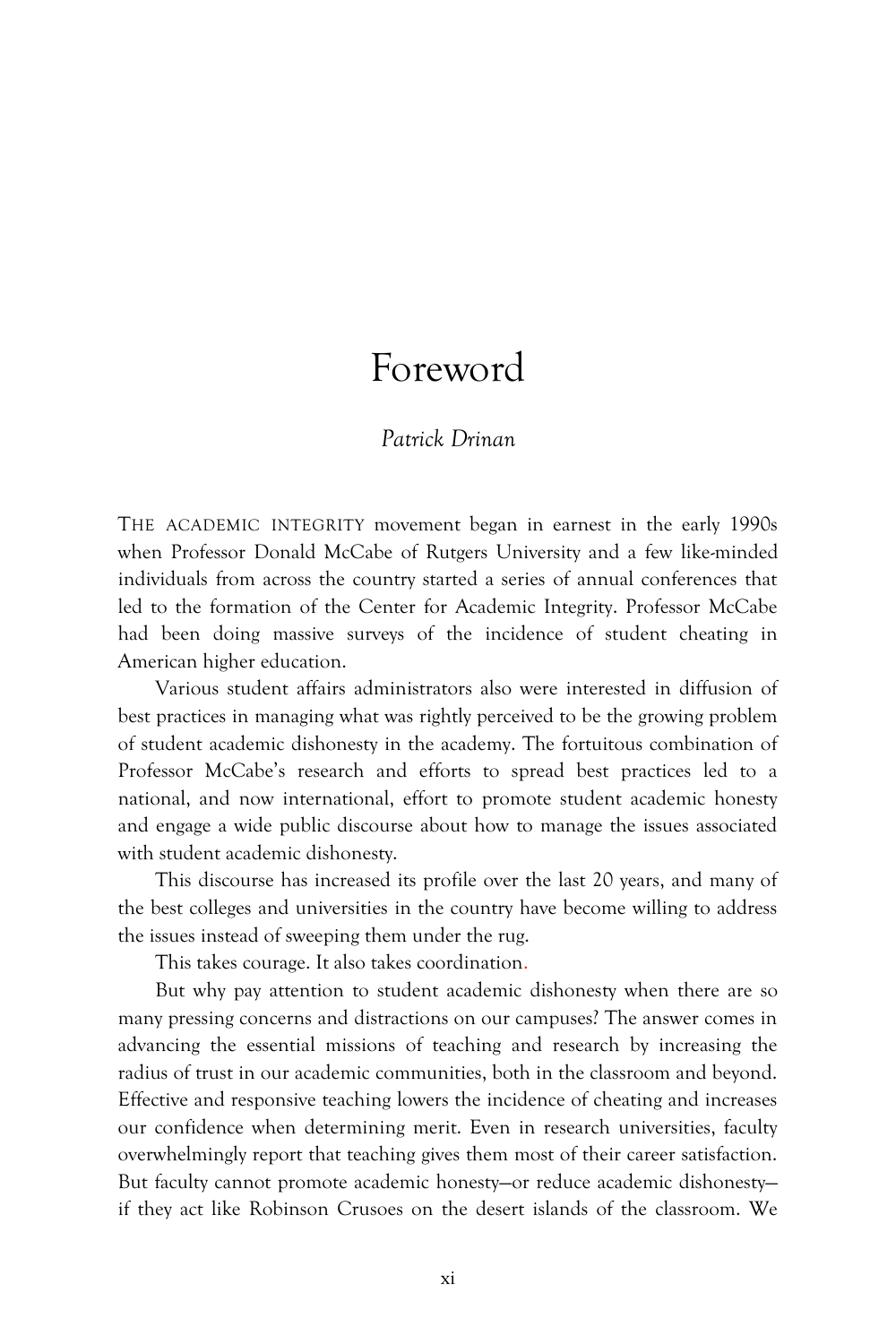need to learn from each other, support each other, and know that our institutions value these efforts. The editors and authors should be commended for the exercise of diligence and clarity of thought exhibited in this volume. It is another important step in a more robust definition of professionalism for all of us as teachers. It shows that we not only know we can do better, but are prepared to do so; this a very good sign.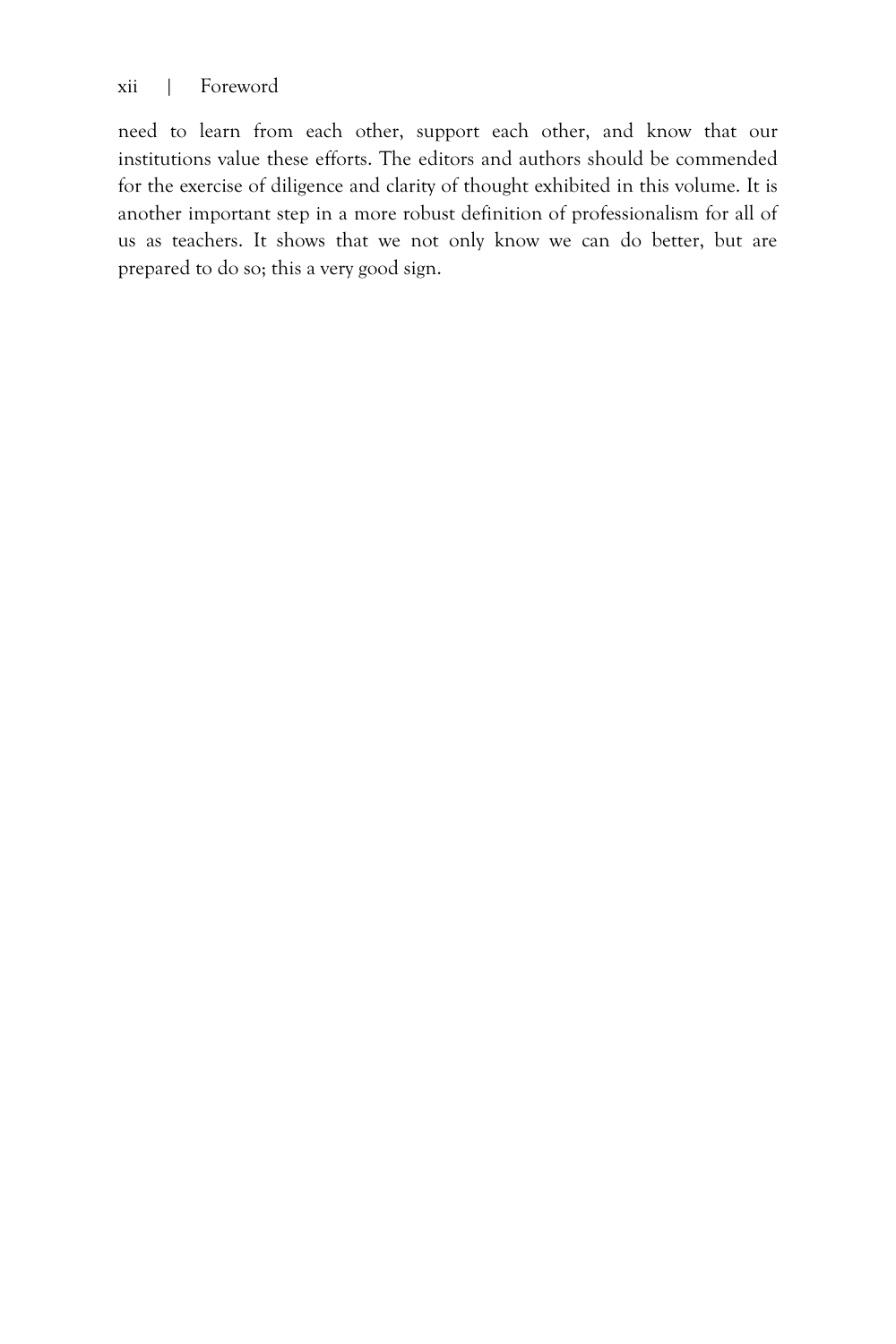### <span id="page-6-0"></span>Editors' Introduction

*Tyra Twomey, Holly White, and Ken Sagendorf*

ACADEMIC INTEGRITY is not a new topic in higher education. Honor codes and academic dishonesty are familiar concepts for guiding scholarly conduct. But why the emphasis on "integrity" instead of dishonesty, plagiarism, or just plain cheating?

"Integrity" often refers to one's character. At the surface, it may seem easy to differentiate between people and actions with integrity and those without. And the public trust placed in academe would indicate that integrity in higher education should be at a high level. We expect our scholars, teachers, researchers, and leaders to be exemplary not only in knowledge but also in character and behavior—a premise that accords with the public outcry we encounter when integrity violations at the academy are made known.

Though the issues around integrity in higher education are not news, this topic has received a marked increase in attention as accountability in higher education has become more important. This increase can be understood in several ways. One could note that as our society focuses more and more on standardization and certification, educational institutions at all levels are under increasing pressure to communicate their methods and goals to governmental and corporate bodies. While this is one way to read the situation, another is to take note that institutions are having to become more transparent about the policies and practices that consolidate power. We would argue that this give-andtake between higher education and the public regarding the standards espoused at colleges and universities is overall a healthy development. The need for the "Ivory Tower" to respond to the call for thinking itself in its social context and to take less for granted is at the core of the philosophy behind the liberal institution and, arguably, higher education as a modern cultural value.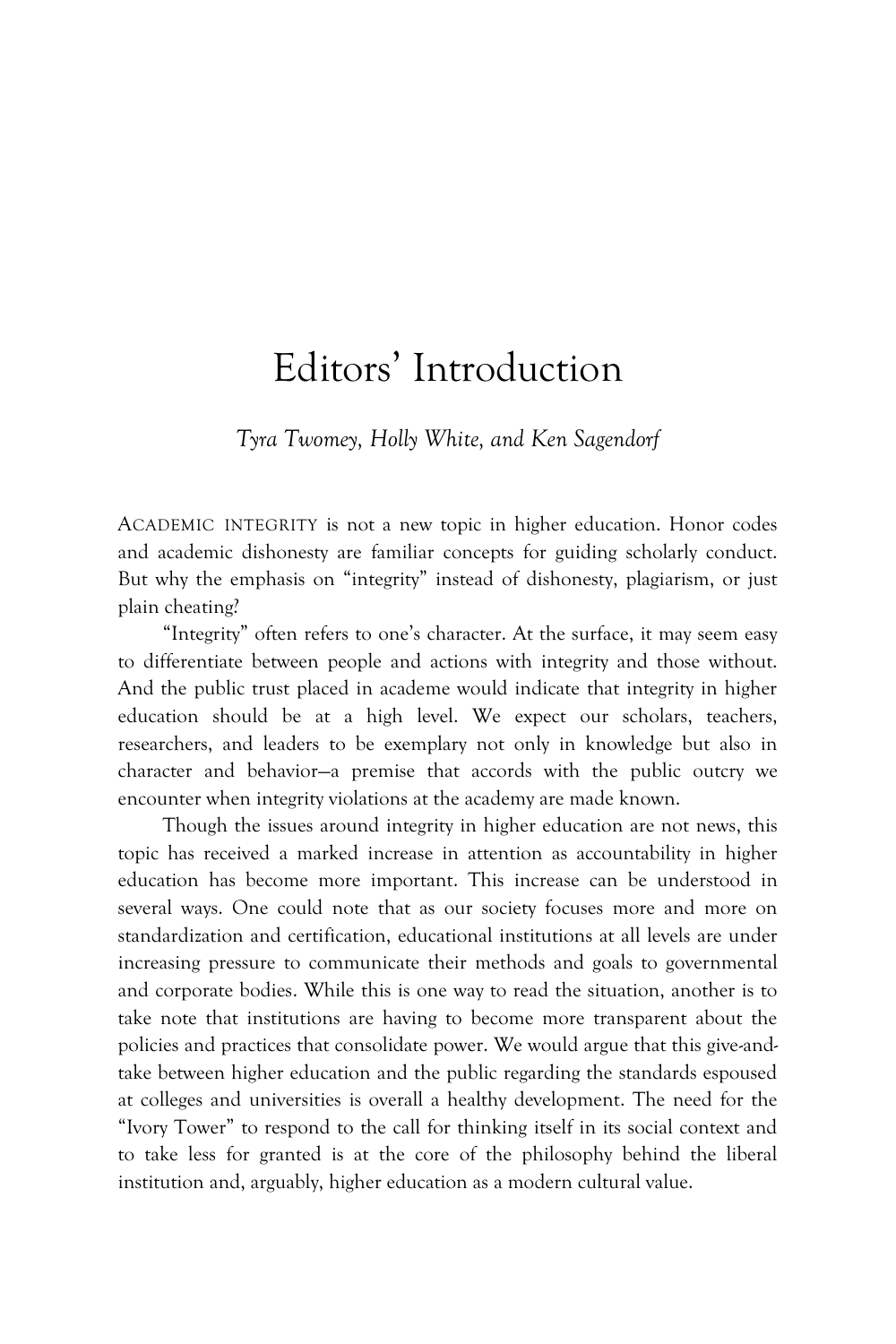#### 2 | Editors' Introduction

One method of reflecting these values implicit in higher education is to institutionalize them through policy. For example, the Syracuse University Academic Integrity policy lays its foundation on "a commitment to the values of honesty, trustworthiness, fairness, and respect." We would agree that these are worthy values, and that their converses are not so. This agreement leads us, as educators, to feeling offended when someone lacks commitment to any one of these values. That reaction is probably at the core of why many think of academic integrity violations as repudiations of these values and why many think of academic integrity itself as an issue of enforcement. It is a matter of protecting what we hold dear.

This book explores academic integrity using a different approach. Instead of seeking out ways to identify, catch, and punish those who cheat or plagiarize, this book explores what universities, instructors, and students can do to create an environment that promotes honesty, trust, and respect.

This book is a product of the Future Professoriate Program (FPP) of the Syracuse University Graduate School. FPP has been responsible for identifying topics at Syracuse University, and in higher education more generally, ripe for rich examination and productive work toward making changes in approaches and practices. It has provided funding and direction to staff and students to not only collaborate in the creation of these works but also gain experience by editing and producing such volumes—experience that many of us will build upon as we pursue careers in higher education. We were invited to be editors by FPP because our graduate work and professional interests involve academic integrity, teaching, faculty life, interdisciplinarity, and the role of higher education in society.

This book is organized into four sections. The first asks us to reconsider our assumptions and basic definitions so as to think critically about both what we mean when we use the term academic integrity and what the implications of that thinking are for ourselves, our institutional practices, and the students we teach. The second draws attention to the particular position of the graduate student in the academy as a student—one hovering or oscillating between the poles of what is often described as a teacher/student binary—and the unique pressures for defining and practicing "integrity" that this position entails. The third section, titled "The People Behind the Policies," offers elements ranging from personal reflections to programmatic descriptions, contributed by a range of writers including an undergraduate student, a TA, a faculty member, and two administrators from different campus offices, each sharing experience and advice from a localized perspective. Finally, the fourth section offers practical strategies for instructors and TAs to apply so as to promote a climate of integrity in their classrooms.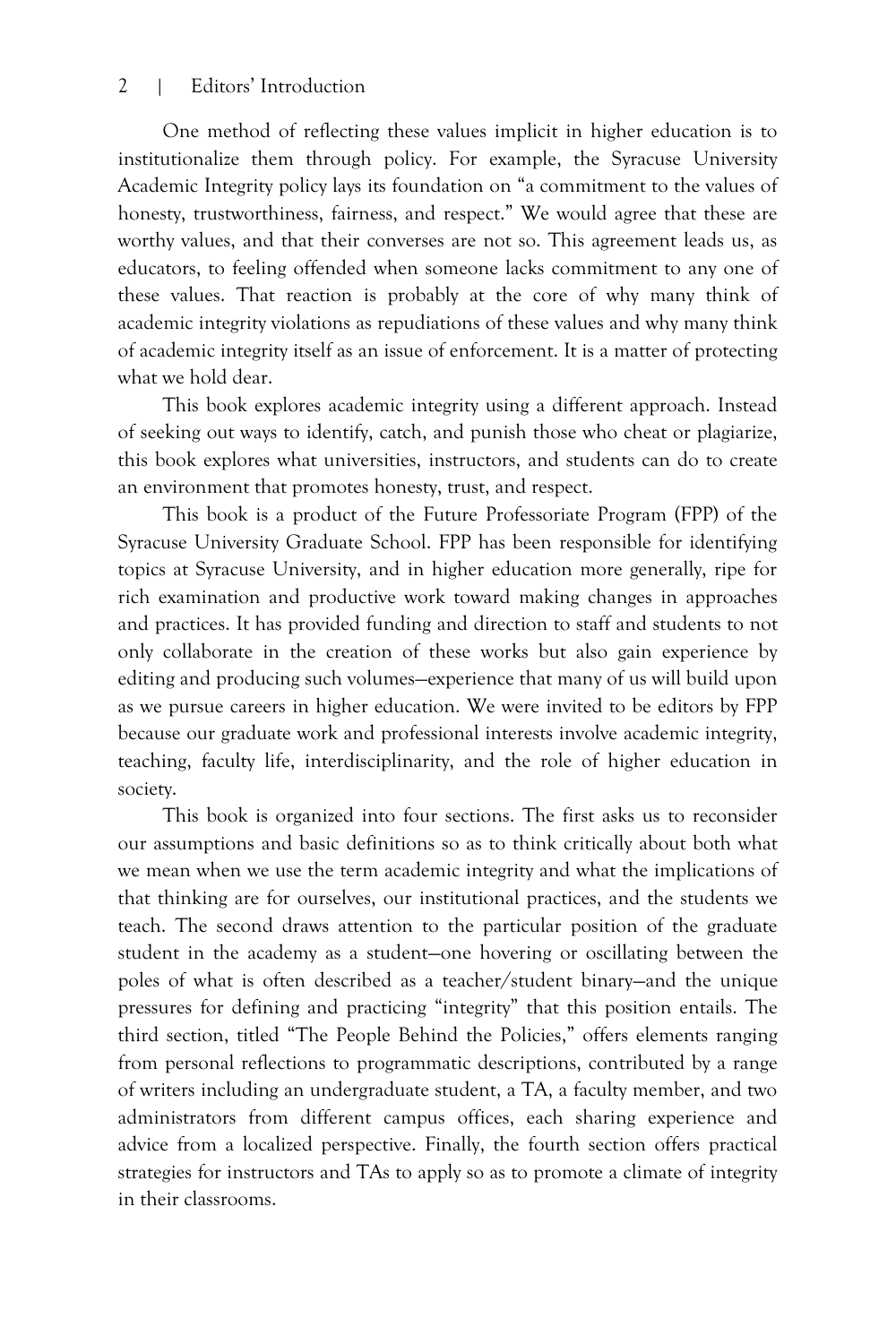The primary goal of educators is not eliminating dishonesty, it is educating. And with this goal in focus, we can accept that the factors and pressures that lead to scholars *at any level* misrepresenting their work are not going away. As educators, while we may visualize a utopian environment of consistent, honest scholastic performance, we do better to recognize that such a pure place is not possible and to make choices in our pedagogies that move away from policing towards practicing the behaviors we say we value. We hope that this book inspires you to form your own pedagogical style in promoting academic integrity in your classrooms. But we also hope that, as you encounter familiar issues and suggestions, you will feel affirmed as a educator. It is good to remember that in many ways, promoting academic integrity is not something new we have to conform to: it is what happens naturally whenever we are active learners and thoughtful educators.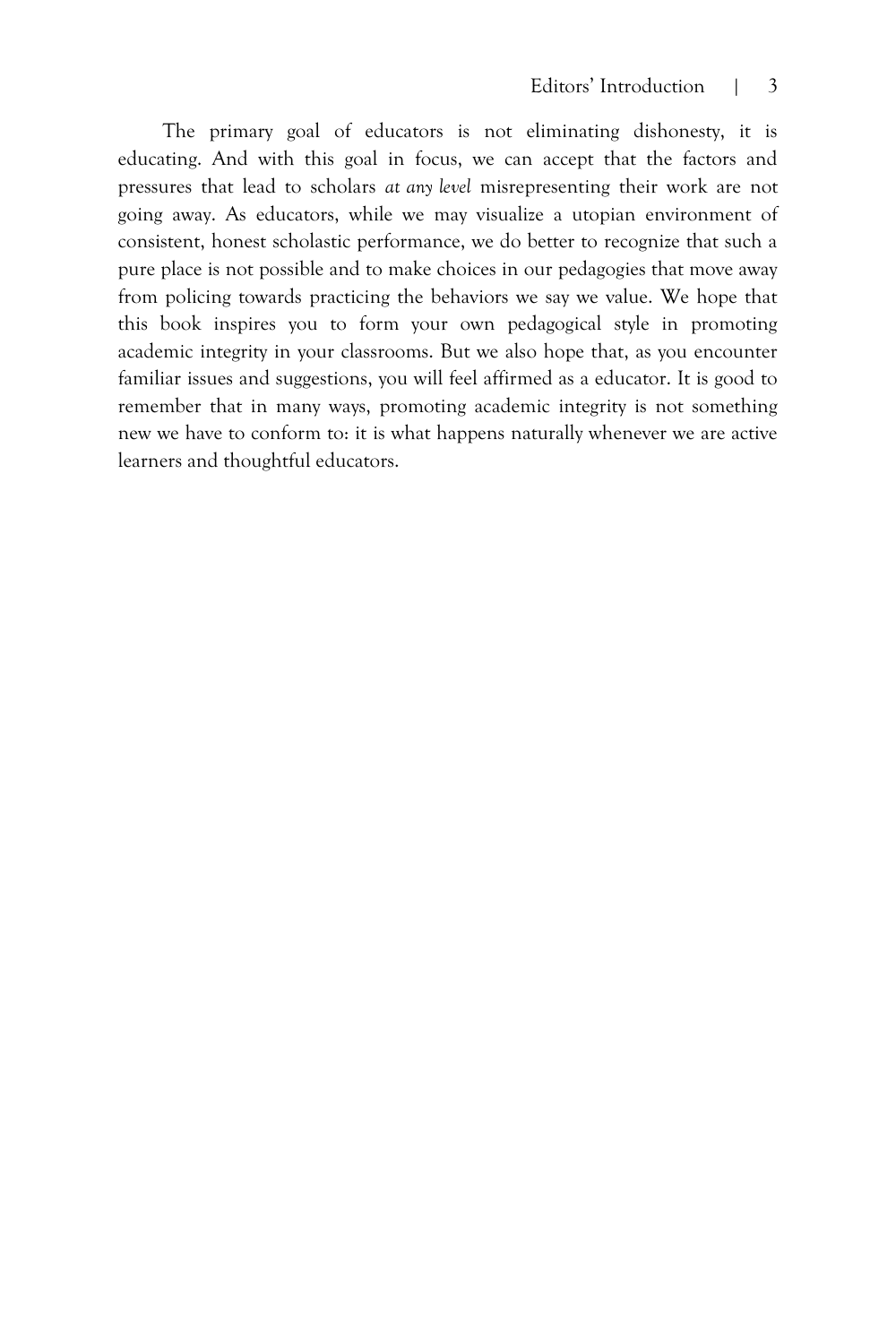## <span id="page-9-0"></span>Academic Integrity and Intellectual Autonomy

#### *David Horacek*

WHEN ACADEMICS bring up academic integrity, it is usually a prelude to telling our students that they are not allowed to cheat or plagiarize. Thanks to the realities of teaching, our own reflections about academic integrity tend to focus on the important practical work of deterring cheaters, as well as catching those who would not be deterred. In this chapter I want to investigate some rather more philosophical questions about academic integrity. What is it? What good is it? What makes its codes obligatory? My answers to these questions suggest that the most basic justification for academic integrity is one not usually discussed among educators, nor is it described to students. I argue that it is possible, and not unusual, for dishonest academic work to be produced without cheating, plagiarizing, or doing anything that universities forbid. This sort of dishonest work is wrong for the same reason that cheating is, insofar as both violate core principles of academic integrity. We educators should do our best to eliminate all failures of academic integrity in students, both the forbidden and the allowed, because both interfere with the development of a student's intellectual autonomy.

Every university publication on academic integrity that I have surveyed declares academic dishonesty to be forbidden. Here is one representative paragraph, which comes from a document published by Purdue University called "Academic Integrity: A Guide for Students":

Purdue prohibits "dishonesty in connection with any University activity. Cheating, plagiarism, or knowingly furnishing false information to the University are examples of dishonesty." [Part 5, Section III-B-2-a, *University Regulations*] Furthermore, the University Senate has stipulated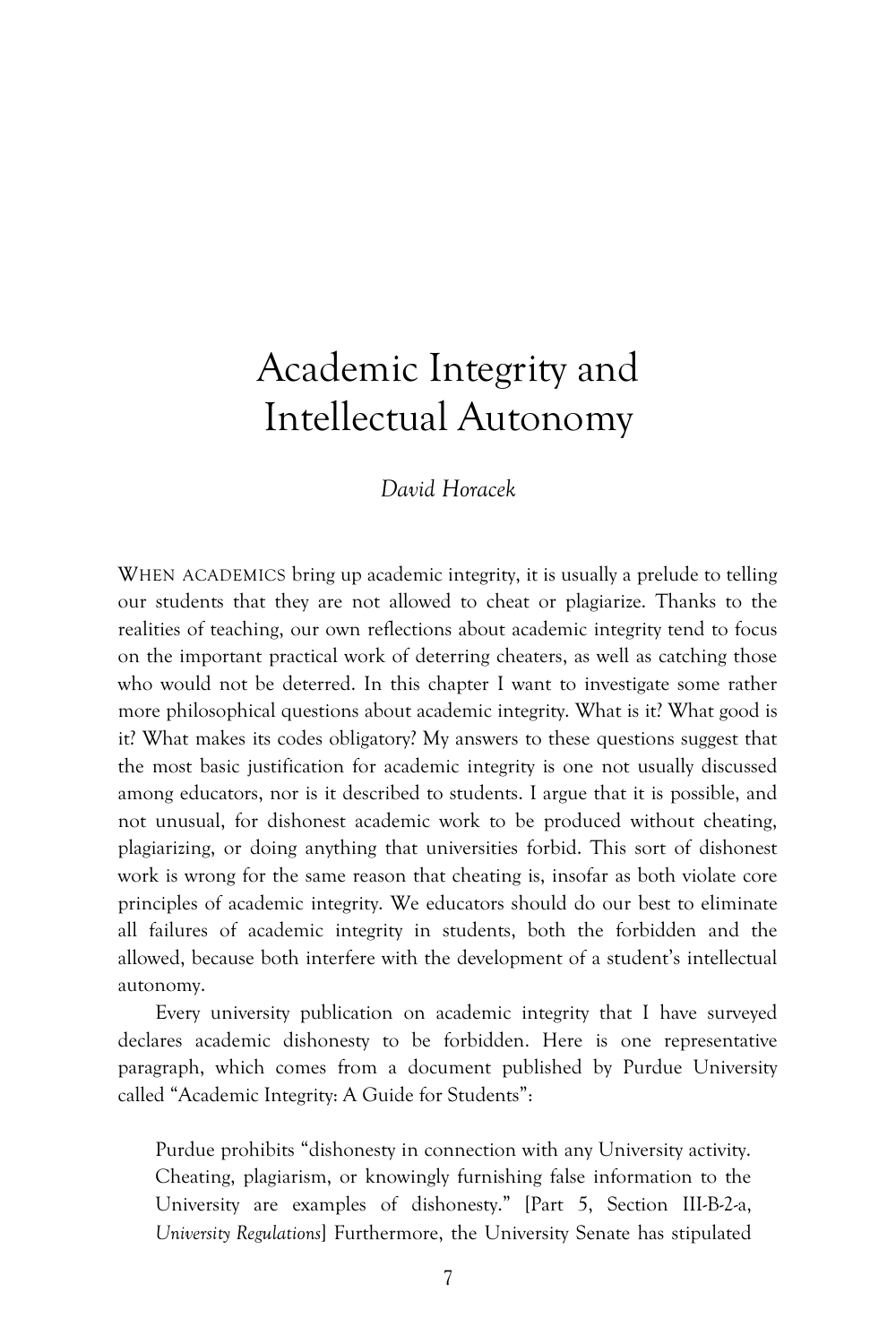#### 8 | Intellectual Autonomy

that "the commitment of acts of cheating, lying, and deceit in any of their diverse forms (such as the use of substitutes for taking examinations, the use of illegal cribs, plagiarism, and copying during examinations) is dishonest and must not be tolerated. Moreover, knowingly to aid and abet, directly or indirectly, other parties in committing dishonest acts is in itself dishonest" [University Senate Document 72-18, December 15, 1972]. (Akers, 2003)

Universities that provide more elaborate descriptions of academic integrity will often mention reasons to justify their administrative policies. For example, the academic integrity policy of Syracuse University argues that cheating "is unfair to other community members who do not cheat, because it devalues efforts to learn, to teach, and to conduct research" (Preamble).

Universities set out to accomplish two important tasks with their academic integrity policies: the first is to describe the nature and scope of academic integrity while (in some cases) giving reasons why it should be respected. The second is to state clearly what sorts of activities are forbidden. I believe these are two very different tasks, but because they are almost always done within the same document, policy authors tend to conflate them. Doing so leads to two conceptual mistakes: one of them, made in the Purdue document, is to correctly describe academic integrity as avoiding "dishonesty in connection with any University activity" but then say something false—namely, that all such dishonesty is forbidden. In fact, neither Purdue nor any other academic institution would forbid everything that falls under this broad category. Though it describes cheating, plagiarism, and furnishing false information merely as examples of dishonesty in academic work, these specific types of dishonesty are de facto the only ones that are banned.

The more common and conceptually more pernicious mistake is to begin with a detailed list of the academic activities that are banned (cheating, plagiarism, falsified data), and then go on to suggest that academic integrity is achieved if these specific perils are avoided.

To undo these tempting mistakes, I want to first investigate which activities a university ought to ban, and why. After this, I undertake a separate investigation of academic integrity. Bringing these results together will reveal a more complicated relationship than university policies would probably care to discuss. But my goal in this chapter is to improve our understanding, not our policies.

First, I consider the question of how university policies on academic integrity are justified. Insofar as these policies focus on where students ought not trespass, they may appear to be nothing more than institutional rules, sanctioned perhaps by long tradition. If understood as an institutional code of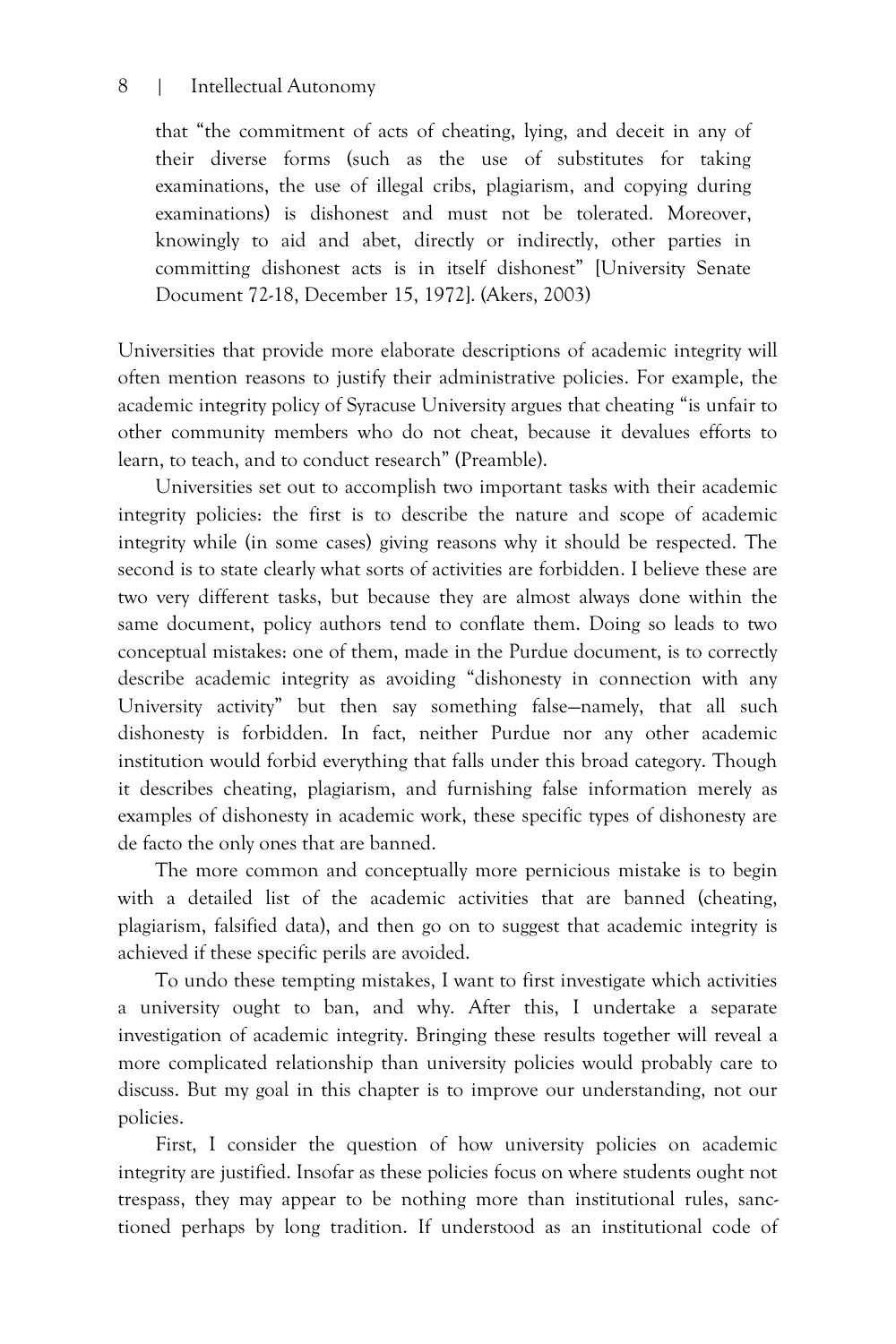conduct, the rules of academic integrity are conceptually easy to make sense of. Each student sorority, for example, also has its own code of conduct. In joining the sorority, the student acknowledges that she accepts this code. Perhaps joining the university involves a similar acknowledgment.

But clearly, the two cases are not analogous. The code of a sorority may, after all, include many *arbitrary* restrictions on behavior, such as prohibitions on certain outfits and foods. The requirements of academic integrity are, and are clearly meant to be understood as, non-arbitrary. Treating the codes as brute rules with punitive consequences may come close to how many undergraduates understand the matter, but for our purposes it is inadequate. At best, it explains why it is in the interest of students to follow the codes, but does not explain why these codes are right, and why they should be internalized and revered.

Describing its opposite as "academic dishonesty" suggests that academic integrity is obligatory because dishonesty is morally wrong. Syracuse University uses of the word "unfair" to describe cheating, suggesting a moral weight behind the university's codes. While cheating is clearly dishonest, this by itself not does

not justify a ban. For one thing, it is unclear whether all dishonesty is immoral. Certain falsehoods and omissions of truth often expedite sensitive collaborations and harm neither the liar nor the victim. This point is relevant here because students who are caught cheating often wonder what the big deal is about appropriate citations and independent work. Many assignments that we require of them

*There is no university prohibition on bullshitting,yet there is one on cheating. Both are obviously dishonest. Why is it not arbitrary that one sort of dishonesty is tolerated while the other is forbidden?*

seem to them like exercises and mere formalities, the very sort of territory where "white lies" rarely do harm. There is no university prohibition on bullshitting,<sup>1</sup> yet there is one on cheating. Both are obviously dishonest. Why is it not arbitrary that one sort of dishonesty is tolerated while the other is forbidden?

Even if all dishonesty were immoral, why does the university mandate adherence to certain moral principles and not others? I claim the university does not have sufficient license to legislate any moral principles *simply because they are moral*. (If it did, *all* moral principles would require legislating.) Legislating the codes of academic integrity requires an independent rationale. In the extended argument below, I attempt to reconstruct this rationale, but also to call attention to aspects of academic integrity that are outside the scope of legislation. Once more is said about these unlegislated aspects of academic integrity, I will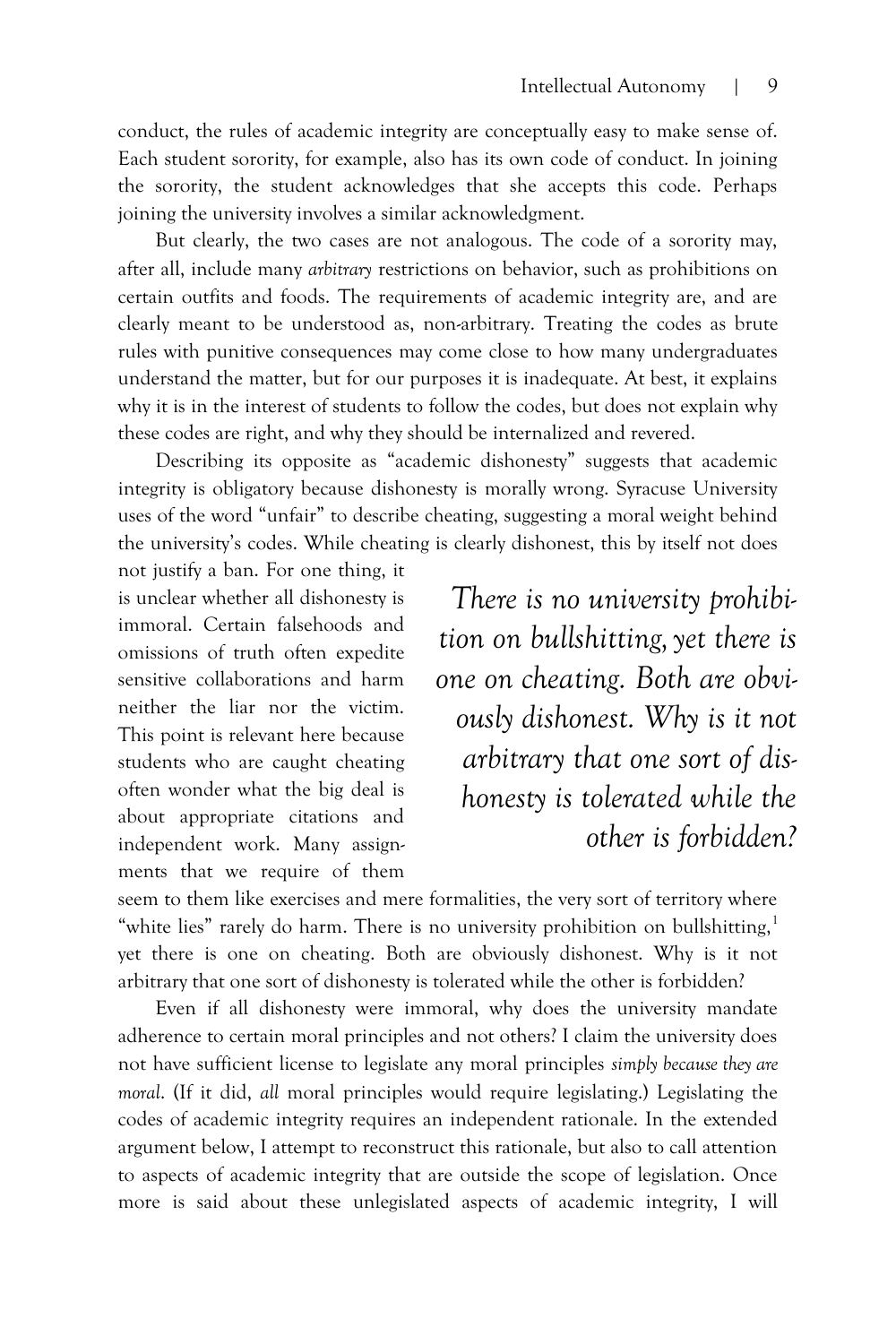examine its role in the education of students, concluding that it plays a privileged role in their intellectual maturation.

#### **All Researchers Form a Community, One That Defines Itself Through Its Adherence to the Code of Academic Integrity**

Students of medicine, law, carpentry, and many other praxis-oriented fields understand themselves as initiates to a community of practitioners. College students typically do not. For many reasons, however, they should. They are initiates to the *community of researchers*.

Since communities of practitioners typically follow certain codes of conduct, a part of the initiation into any community will require the initiates to internalize its codes. Future doctors, for example, must not only understand the Hippocratic Oath, but also embrace it as the necessary principle that must bind their conduct as doctors. This traditional set of codes has much in common with the codes of academic integrity. Adherence to each is *required* within its respective discipline. Each is supported by moral considerations. Each is a code that defines an institution and a community. In each case, personal internalizetion of the codes of the community is necessary for membership.

Someone who is trained as a doctor but does not abide by the Hippocratic Oath is not acting as a doctor, because she does not share in the primary priorities of medicine. For example, she may decide that one of her patients is immoral and deserves to suffer, so she uses her knowledge to cause him suffering. We can invent situations in which this sort of behavior might be understandable or even justifiable, but what is clear is that even if she is acting justifiably, she is not acting as a doctor. There are excellent reasons for the community of doctors to abhor anything that tempts them to make exceptions to their Hippocratic Oath. I will not list these reasons here. I bring up the topic only for the sake of drawing an analogy: the codes of academic integrity are to the community of inquirers what the Hippocratic Oath is to the community of medical practitioners.

It would be strange to call the Hippocratic Oath a code of honor, as though it would distinguish the honorable doctors from the rest. The oath does not outline a standard of excellence or virtue; it only sets out the *barest minimum* of what is required of a doctor. Yet it has been suggested that the code of academic integrity should be understood as a code of honor. I think this is wrong. As in the case of medicine, the code of academic integrity doesn't distinguish the honorable researchers from the rest. For that matter, the code also doesn't distinguish the honorable students from the rest. The code of academic integrity defines the ground floor of what is acceptable, whereas acting by any code of *honor* would clearly require going above and beyond the barest minimum of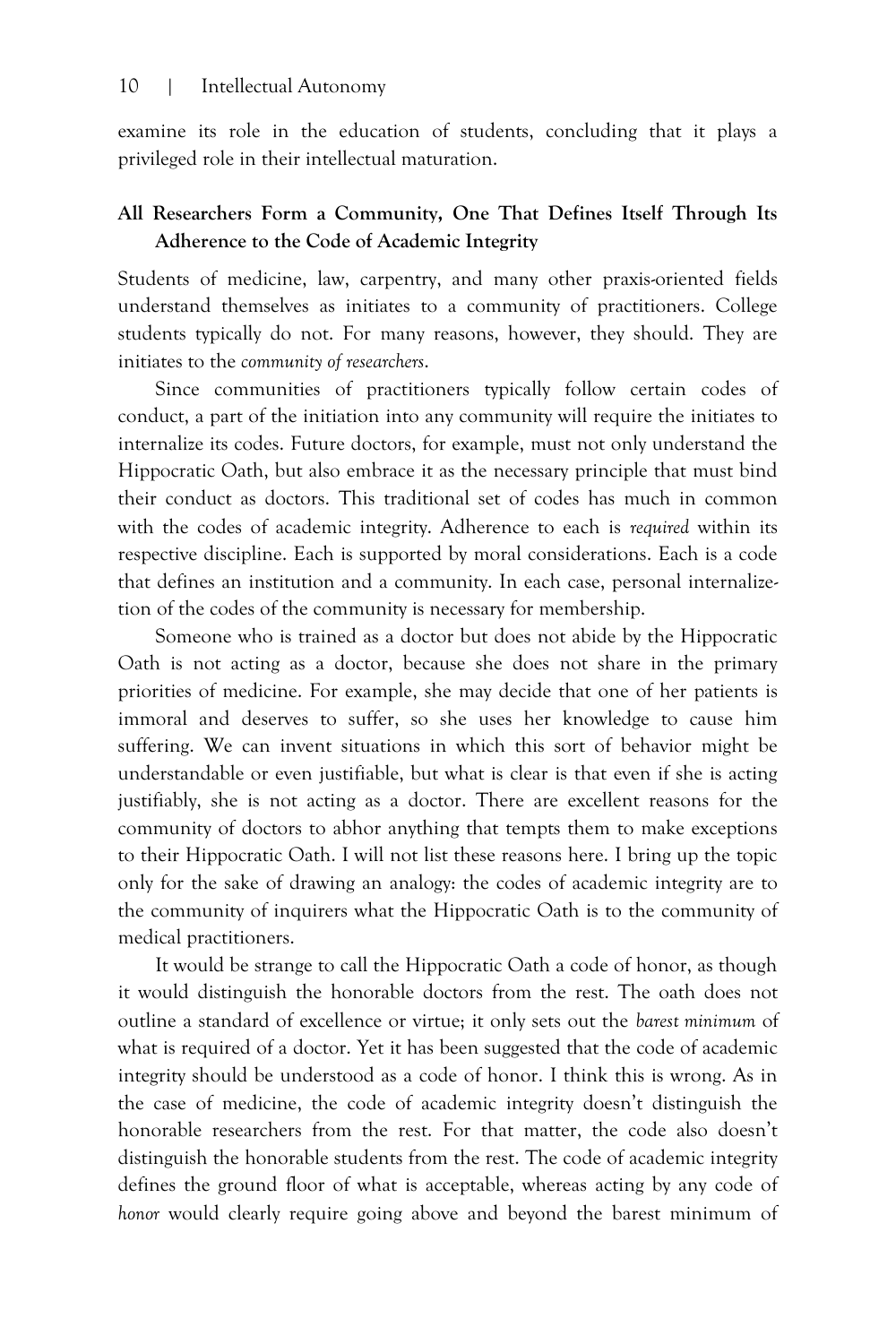acceptability. Therefore, the code of academic integrity is not a code of honor for researchers and students, and it is misleading to describe it as such.

I noted earlier the impression left by many university policies that academic integrity is achieved merely by avoidance of certain banned activities like

cheating. The same mistake in the medical analogy would be this: thinking that being true to the Hippocratic Oath requires simply the avoidance of malpractice. No one would realistically think this, because we understand that only a small subset of the responsibilities in the Hippocratic Oath are explicitly legislated as bans of the sort that would trigger malpractice charges. The same mistake is easier

*The code of academic integrity defines the ground floor of what is acceptable, whereas acting by any code of* honor *would clearly require going above and beyond the barest minimum of acceptability.*

to make in the academic case, though it is no less a mistake. There is more to following a community-defining code than merely the avoidance of some forbidden activities.

#### **Why the Academy Needs the Code of Academic Integrity**

There is no alternative to academic integrity, no standard perhaps less honorable or chivalrous, that will allow the community of researchers to accomplish its goals. It is *required* for productive interactions among researchers. This indispensability is the extra-moral component needed to justify *legislating* aspects of this code.<sup>2</sup>

Young people may not immediately appreciate the indispensability of academic integrity to getting research done. Because it is sometimes introduced as an honor code, some may suspect that academic integrity is a quaint idealism. Others might find it noble in principle, but also suspect that, like the wigs of English barristers, strict codes of academic integrity are vestigial, ornamental, and potentially cumbersome. Might we not be better served by a bit of flexibility? The answer is no. Consider a society in which researchers feel no compulsion to abide by the codes of academic integrity. Imagine, for example, that various corporations each support a flock of academics whose job is to act in the interest of their employer. They release studies vindicating the superiority and safety of the products of their benefactors, while casting doubt on the products of their competitors. They extol the virtues of a certain ideology, while sweeping its shortcomings under the rug. They make up titles and invent citations, while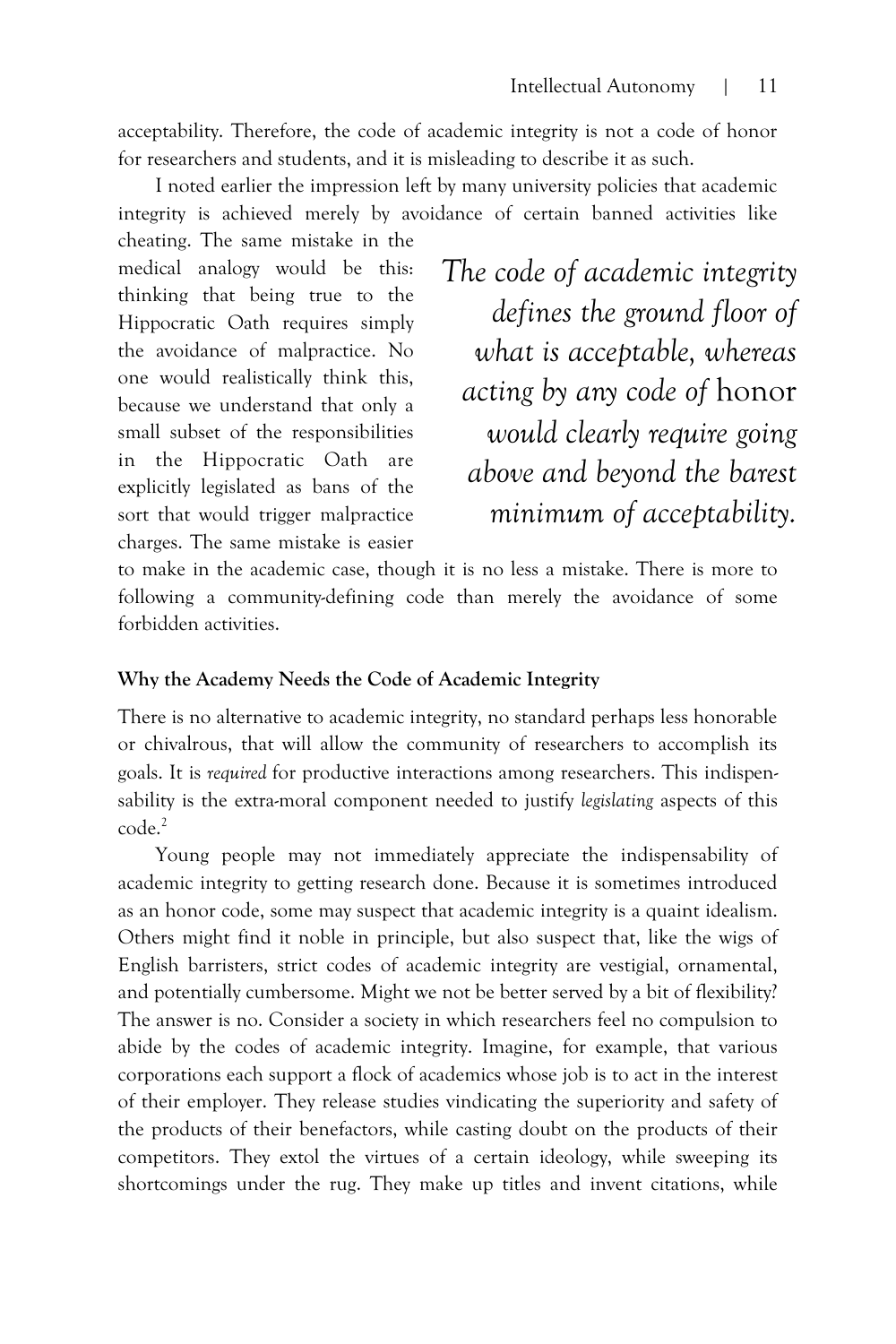taking credit for the work of others. In general, they feel no compulsion to be sincere in their work.

One obvious cost of this arrangement is that we laypeople wouldn't have anyone to trust. How would we make informed decisions about what policies we should support, what products were safe, or what diets were effective, if every available source felt free to make things up? But the problem would be more serious than just a lack of information for laypeople: experts would be in exactly the same situation. This sort of an intellectual climate would require every individual researcher to personally confirm the conclusions of others, since their accuracy could not be assumed. The situation would quickly become unmanageable, and no such system could survive for long before groups of researchers decided to pool their resources so that each one would not individually have to duplicate every result. Pooling resources in this way would absolutely require that the cooperating scientists be sincere with one another. If they were to put their cooperation agreement into the form of a contract, it would not only pledge a "formal" honesty of correct attribution, absence of plagiarism, etc., but would also forbid the researchers from bullshitting one another. This cooperating group of researchers would increase its effectiveness the larger it grew and as it merged together with various other research groups. The logical limit of this merging would be a global group of researchers bound by a contract to be sincere with one another. I claim that this is exactly what we have, though the contract is not an explicit document because the researching community coalesced rather naturally and without overt ceremony. Explicit or not, the contract that binds researchers to one another is the same as the one that would bind even a small group of collaborating researchers. These, then, are the codes of academic integrity. No matter how perverted a research community may become, need would force groups of researchers to bind themselves by these codes.

The primary point is this: our codes of academic integrity are not some sort of nostalgic fantasy about a culture of honesty that managed to avoid extinction in the zoo of academia. In fact, they are absolutely necessary for getting difficult things done. Secondarily, we see that these necessary codes would have to include not only formal restrictions like agreeing to avoid plagiarism, but also a general requirement of sincerity, of aiming at getting the research right. This aim precludes lying as well as bullshit, pandering, and other failures to aim for truth.

#### **Students are Research Initiates Who Should Accept the Necessity and Rightness of Academic Integrity Codes**

Still, a student convinced that academic integrity is indispensable to research may wonder: "What does this have to do with me? Sure, if I ever become a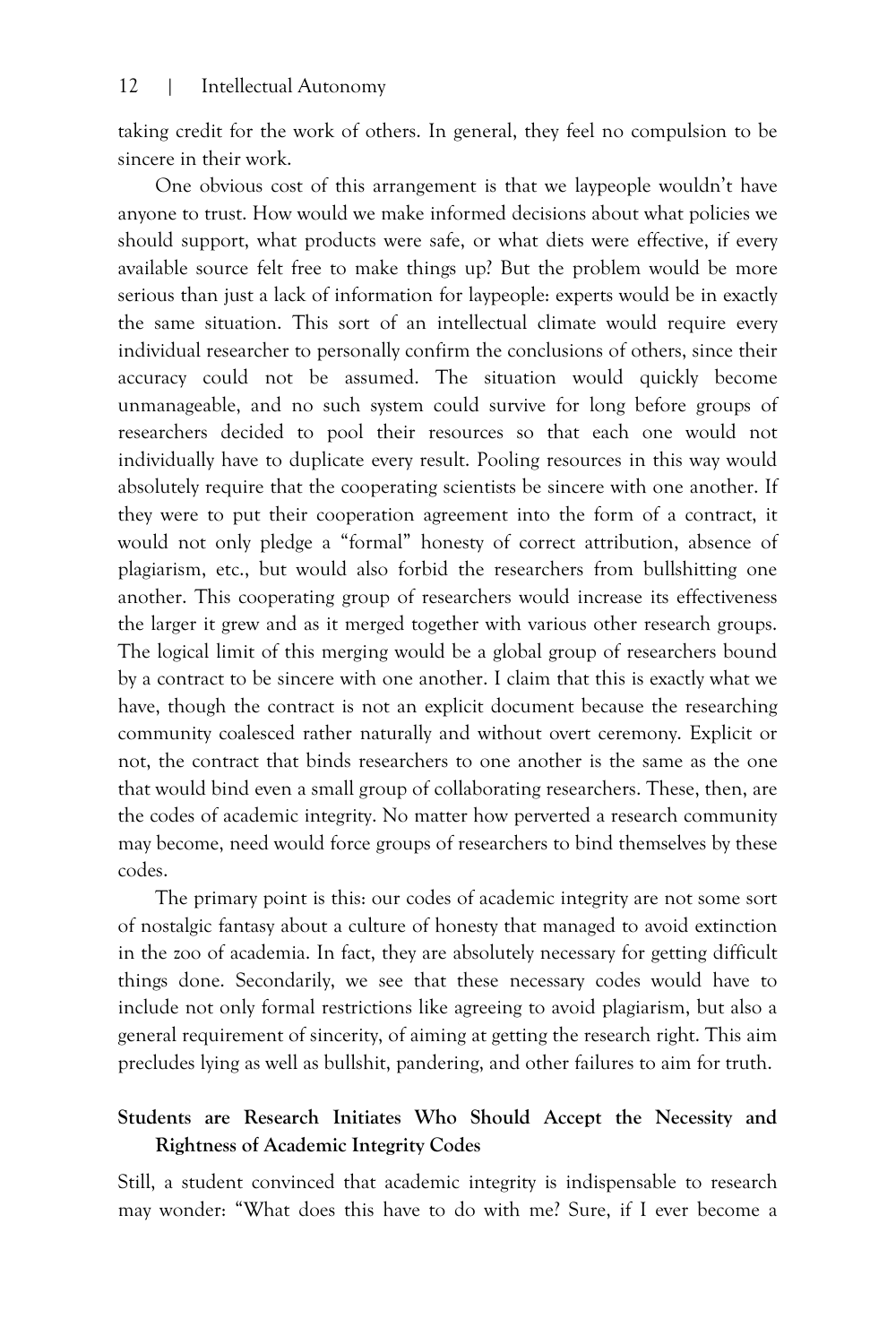researcher, I will play by their rules, but tonight I'm only writing a term paper! Apart from making sure I cite my sources and compose my own sentences, the codes of researchers have no relevance to my situation, right?"

There is a rebuttal to this sort of understandable skepticism, and it has to do with the fact that, regardless of his eventual intentions, by virtue of conducting research even as "practice," the student is an initiate to the community that is structured by these codes. Unfortunately, this hypothetical student can easily fail to recognize his position with respect to the community, and perhaps also the role of academic integrity in structuring that community. Bringing students to these realizations is a goal very much worth aiming at. There is great intellectual value in internalizing the full codes of academic integrity, not merely their legislated subset.

One of my teaching strategies revolves around exposing the "insane conspiracy" of high school writing teachers and telling students that I expect them to write like real researchers, that is, in the first person. In high school, students are often encouraged to avoid using the first person in their writing, presumably because it undermines the tone of "objectivity" that they are told to aim for. This is quite strange, because almost all research articles in every field (including all in my field) are written in the first person. Since the students are stating their own conclusions, I require expressions like "I think" when they write about what they think. Students often wonder why we instructors care about their opinions. In one instance, a student expressed her surprise this way: "Why do you make me write about what I think? I mean, I guess I have some opinions, but I'm not really gonna figure this out. I'm just a sophomore and philosophy isn't even my major!" This was not an attempt to dodge responsibility but a genuine question raised by a talented student who felt intimidated by my request for sincere analysis. She was comfortable with exposition, but hesitant to express her own conclusion regarding a difficult topic (whether there is a solution to Hume's problem of induction) and defend it with her best reasons. Students who feel this way must be reassured that even if they have a hard time picturing it at the moment, they will eventually have something important to say about something—and assuming that mantle in speech and writing, even in "practice" scenarios, is a way of making sure that, when that time comes, they'll know how to say it. There is a danger in this strategy, in that it may encourage bullshit: students shouldn't come away with the impression that we just want them to *act as though* they have an opinion. We should want sincerity—not pretense—and must communicate this. For this, students must be able to get A's for "I don't know" papers, in which they defend why they think there is no adequately supported conclusion regarding a certain matter.

The point is that students should eventually awaken to the realization that in their research papers, they are speaking as themselves. They should be aiming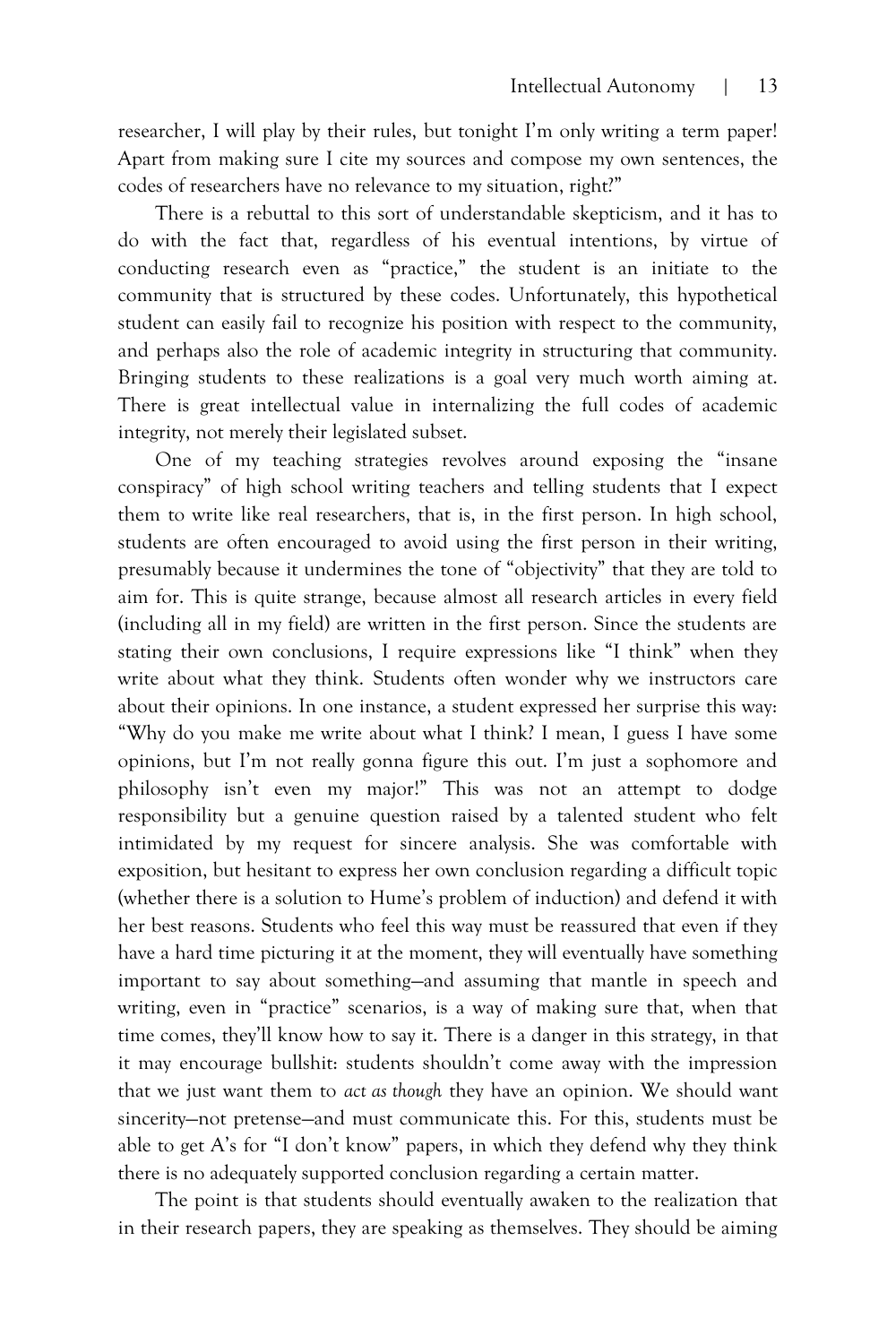at developing and defending their views, not merely telling instructors what they want to hear. I picture this as a sort of intellectual adulthood, the stage at which the initiate inquires not only about the work of others, but also about what she thinks of that work. In doing this, she recognizes herself as a member of an inquiring community, not a mere consumer of its labors. Helping a student through this transition is perhaps the most important thing we do as educators. Once students see their writing as something said with their own voices, they realize their responsibility to say something they truly stand behind. Of course, a serious confrontation with one's own ideas and the reasons behind them is not easy. It takes courage as well as labor. The most banal way to resist this confrontation is for students literally to allow someone else's ideas to pose as their own. This is what the codes of academic integrity explicitly forbid, and such deception clearly does hinder intellectual progress.

Bullshitting, pandering, and other permitted strategies are copouts to the same extent. Successful students often rely on these strategies, and can get far without ever pausing to examine "their take" on a subject. When an instructor like me implores them to express their own views in their work, they take this as an instruction to write several paragraphs with sentences that contain the expression "I think that" while making references to the assigned texts. These sentences may be pure bullshit in Harry Frankfurt's (2005) sense—that is, statements asserted with a complete disregard for the truth (in this case, the truth of what the student really thinks about the subject, which may remain to them an unexamined matter). Nonetheless, well-written bullshit can compose a formally acceptable paper for a university course. Some such papers even earn A's, if students do a good enough job at faking genuine analysis and giving their instructor what he or she wanted to read. I am not suggesting we punish good bullshitters and panderers with bad grades. But because we care about their intellectual development, we should do our best to encourage them to reflect genuinely—to approach their subject like researchers.

#### **Intellectual Autonomy Requires the Free Acceptance of Academic Integrity**

Even though no prohibitions are violated, bullshitting and pandering (and other similar approaches) are not consistent with the full codes of academic integrity. I think this is an important point: there is more to the content of academic integrity than the rules that are listed in the university guidebooks.

Earlier, I considered a test of whether a doctor is acting as a doctor—that is, according to the foundational norms of the medical community. I distinguished between acting understandably and acting as a doctor, noting that a medical professional may do the former without doing the latter. There is a parallel for researchers: if a researcher bullshits his way through a research article, or merely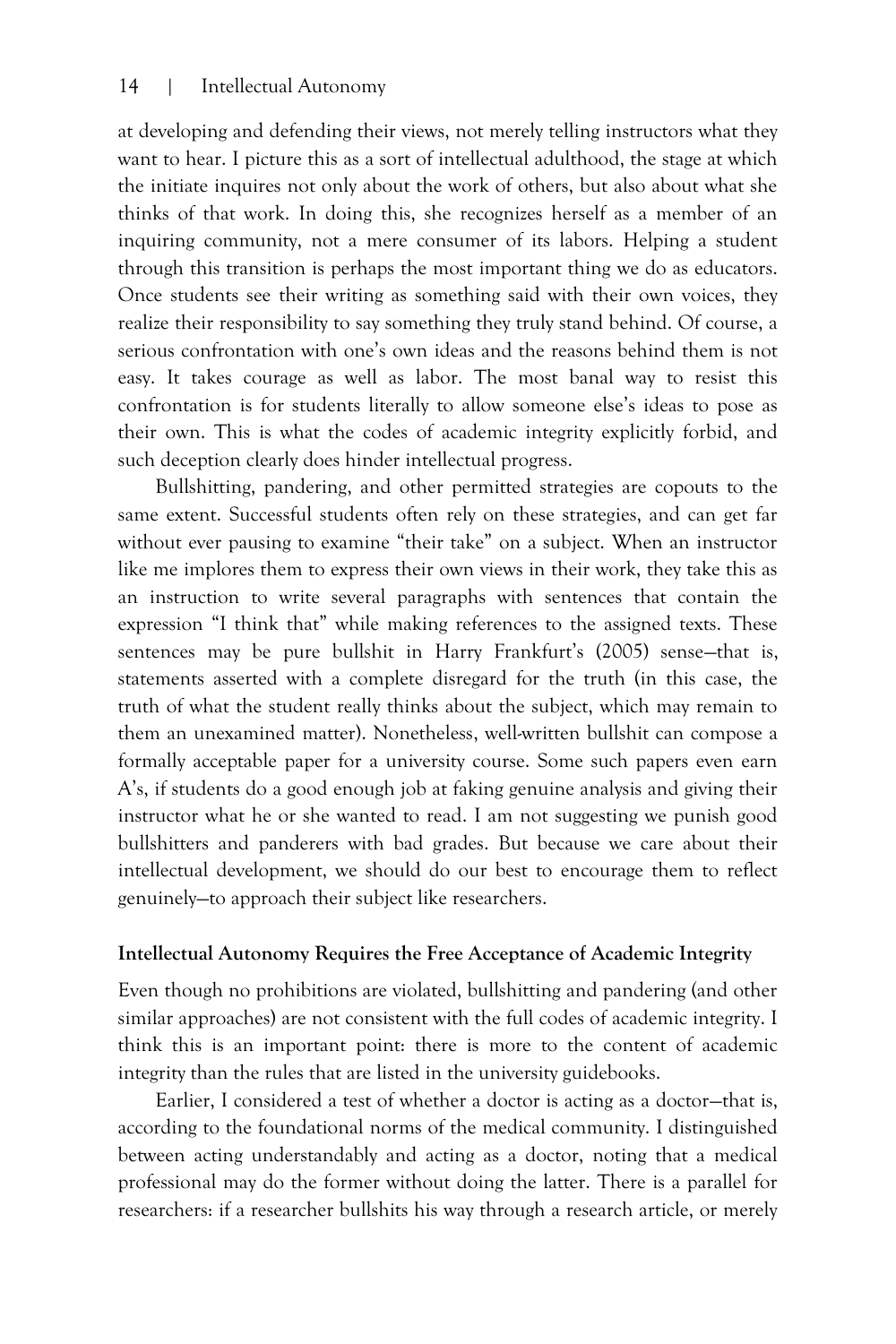mirrors the perceived prejudices of a journal's editors, he is not acting as a researcher. There is space in the research community for devil's advocates, which shows that researchers may sometimes defend conclusions they personally do

not believe. However, bullshitting and (mere) pandering are clearly out of bounds. Thus, the normative bounds that constrain the activities of researchers go beyond avoiding the prohibitions against incorrect attribution, falsified data, and so forth, since bullshitting and pandering don't violate any of these explicit prohibitions. When considering the contract

*Students should be encouraged to internalize the codes of academic integrity; these codes include all the norms that govern research, not merely the explicit prohibitions that are the focus of most discussions on academic integrity.* 

that would bind a small group of collaborating researchers, it is clear that bullshitting and pandering would be proscribed. Since research in general should be viewed as a global, cooperative undertaking, the same implicit contract applies.

When I say that students should be encouraged to internalize the codes of academic integrity, I understand these codes to include all the norms that govern research, not merely the explicit prohibitions that are the focus of most discussions on academic integrity. The common thread that binds the codes into a unit is that they are the minimal norms which define the community of researchers, and thereby also their initiates, which is how I think we should see our students. This might be reason enough to encourage students, the research initiates, to adopt the codes. However, I think there is also a different and more powerful reason for this conclusion.

This reason has to do with intellectual autonomy, which requires the full codes of intellectual integrity to be internalized. Internalizing them coincides with the shift of self-perception that I described as the onset of intellectual adulthood. It is to approach the task of saying something with the same sense of responsibility that a researcher feels.

Of course, the bare request to "feel the same sense of responsibility as a researcher would" is not something that a student can simply follow. This is not to say that asking does no good, but it does need to be supplemented with reasons why he or she should feel that sense of responsibility. Those reasons, however, are familiar: they are the same reasons that require the community of researchers to abide by its own codes. The difficult thing for a student is often the realization that these same reasons *apply to her!*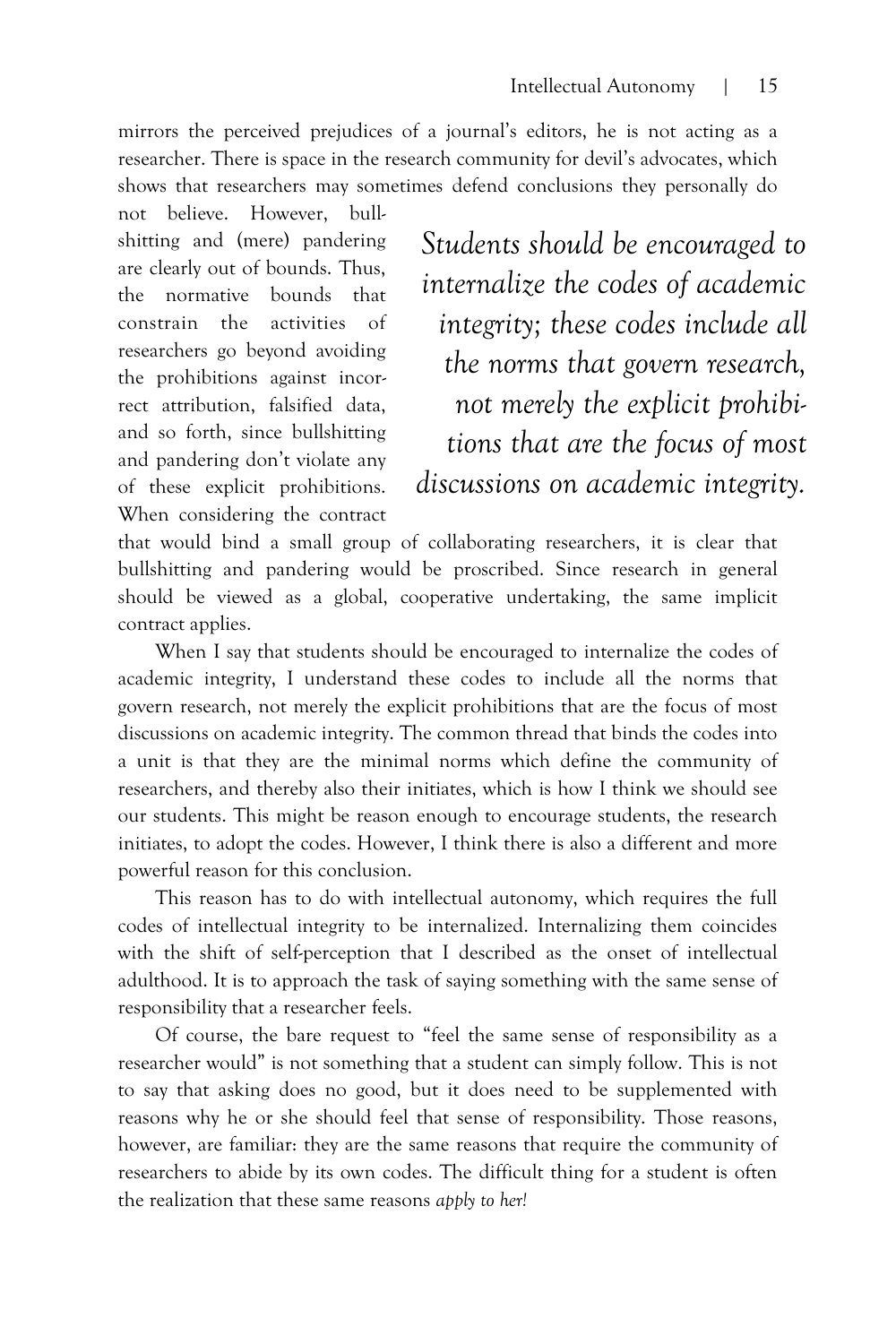#### 16 | Intellectual Autonomy

Asking students to write in the first person is one aspect of my strategy to encourage this realization. Introducing the notion of peer review is another. An effective way to do this is to teach a workshop on effective peer-reviewing and then expect students to apply what they learn to improving the drafts of their peers. Students who are taught how to point out shortcomings in the work of others, especially when they know that their own work will be subjected to similar scrutiny, tend to grasp more vividly their own intellectual responsibilities. I tell them that it is their responsibility as reviewers to point out to the author that a certain point is unclear, or inadequately supported, or seems uncertain because of an unexamined objection. My students know that if they allow the mistakes of their peers to slip by them, they are failing in their task as reviewers, and this failure will be reflected in their grades. (I read, comment on, and grade all of their reviews.) This has several positive effects: one is that this activity casts students in the role of apprentice researchers, making vivid to them in a participatory way the communal aspects of research. The second positive effect is that their papers tend to be written more carefully and reflectively when they know that peers will be combing over them. A further benefit is that in following my instructions for research review, students often refine their ideas of what is and isn't adequate research.

Creative instructors can come up with many other activities in which students are treated as apprentice researchers, highlighting the continuity between them and "real" researchers. The goal is ultimately to awaken a realization that the full codes of academic integrity are necessary for research to be possible, and that every serious research endeavor presupposes the good faith and sincerity of each participant. Ironically, published policies on academic integrity may hinder the appreciation of this point, since they present integrity too narrowly. Policies tell students not to cheat, plagiarize, or falsify data. What students need to know is that we expect them to aim far higher: their aim should be to get it right. Students reach intellectual adulthood when they feel a personal obligation to get it right in their work—and when the importance of getting it right contributes to the motivation for their effort. If we contrast these motivations with those of students who aim merely at abiding by the rules and getting good grades, the difference between them is this: the former have internalized the codes of academic integrity. They grasp that these are the very glue that binds an inquiring community, and they are thinking of themselves as members of that community. They have passed the transition point at which they realize that they are responsible—and should be held responsible—for the ideas they present as their own. If this is our aim, as I think it should be, we have not adequately addressed the issue of academic integrity when we have merely explained "the rules" and found strategies to enforce them vigilantly.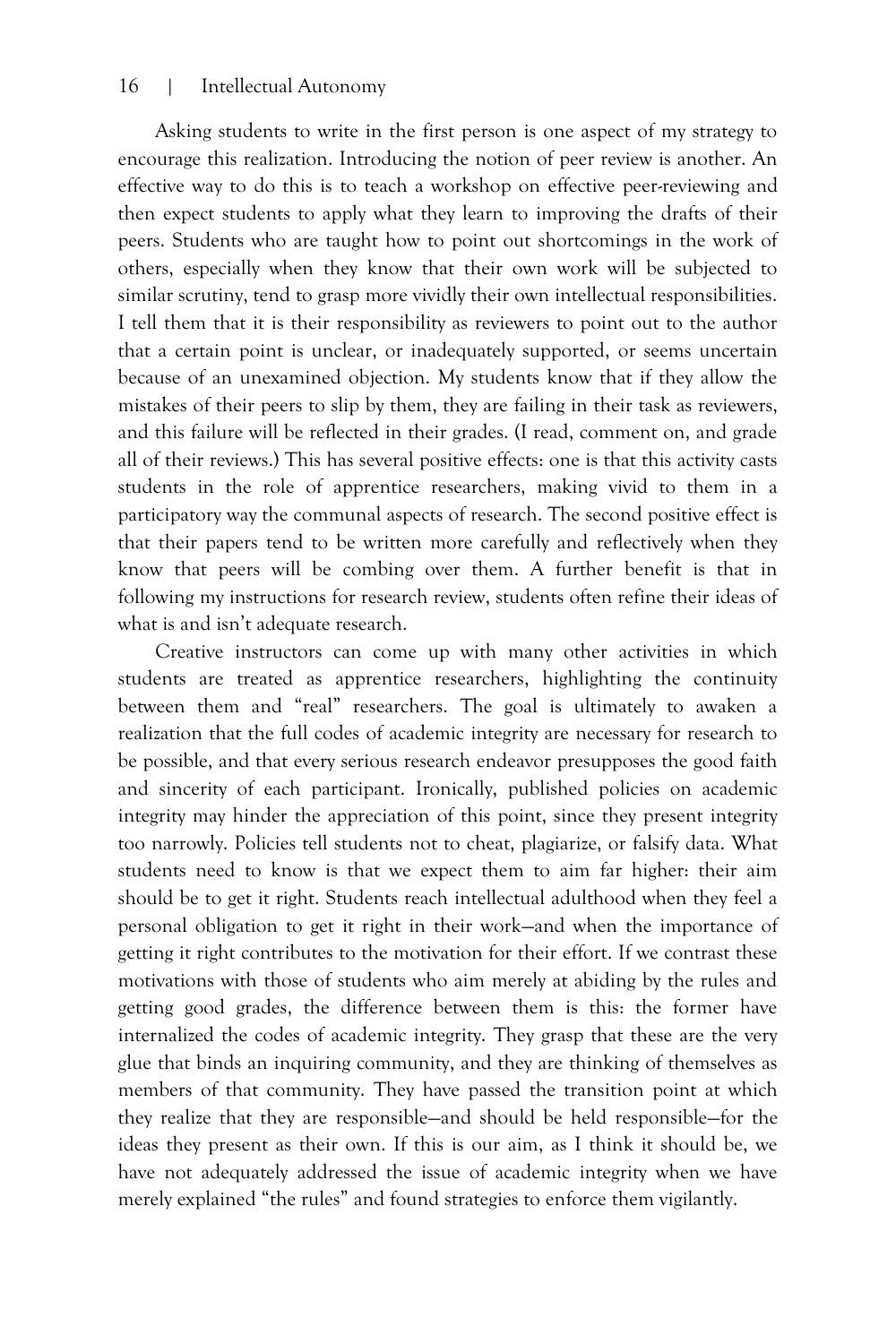#### **Notes**

1. I use this term in Harry Frankfurt's sense, in order to describe a "lack of connection to a concern for truth" and statements expressed with an "indifference to how things really are" (Frankfurt, 2005, 3-4).

2. If this argument is right, it would also justify legislating a ban on bullshit in academic work. However, I am aware of no university that forbids bullshitting, nor would I advocate such a ban. I suspect that a ban on bullshit would indeed be morally justified, though impossible to enforce without unacceptable invasions of privacy. Another possibility, however, is that a higher principle is involved: bullshitting is a "thought crime" (while deliberate falsification is something more). If institutions have no right to legislate against mere thought crimes, we have a different reason for treating these two failures of honesty so differently.

#### **Works Cited**

Akers, S. (2003). Academic integrity: A guide for students. Purdue University Office of the Dean. Available at http://www.purdue.edu/ODOS/osrr/ integrity.htm

Frankfurt, H. G. (2005). *On bullshit*. Princeton: Princeton University Press.

Syracuse University. (2006, July 1). Academic integrity policy. Available at http://supolicies.syr.edu/ethics/acad\_integrity.htm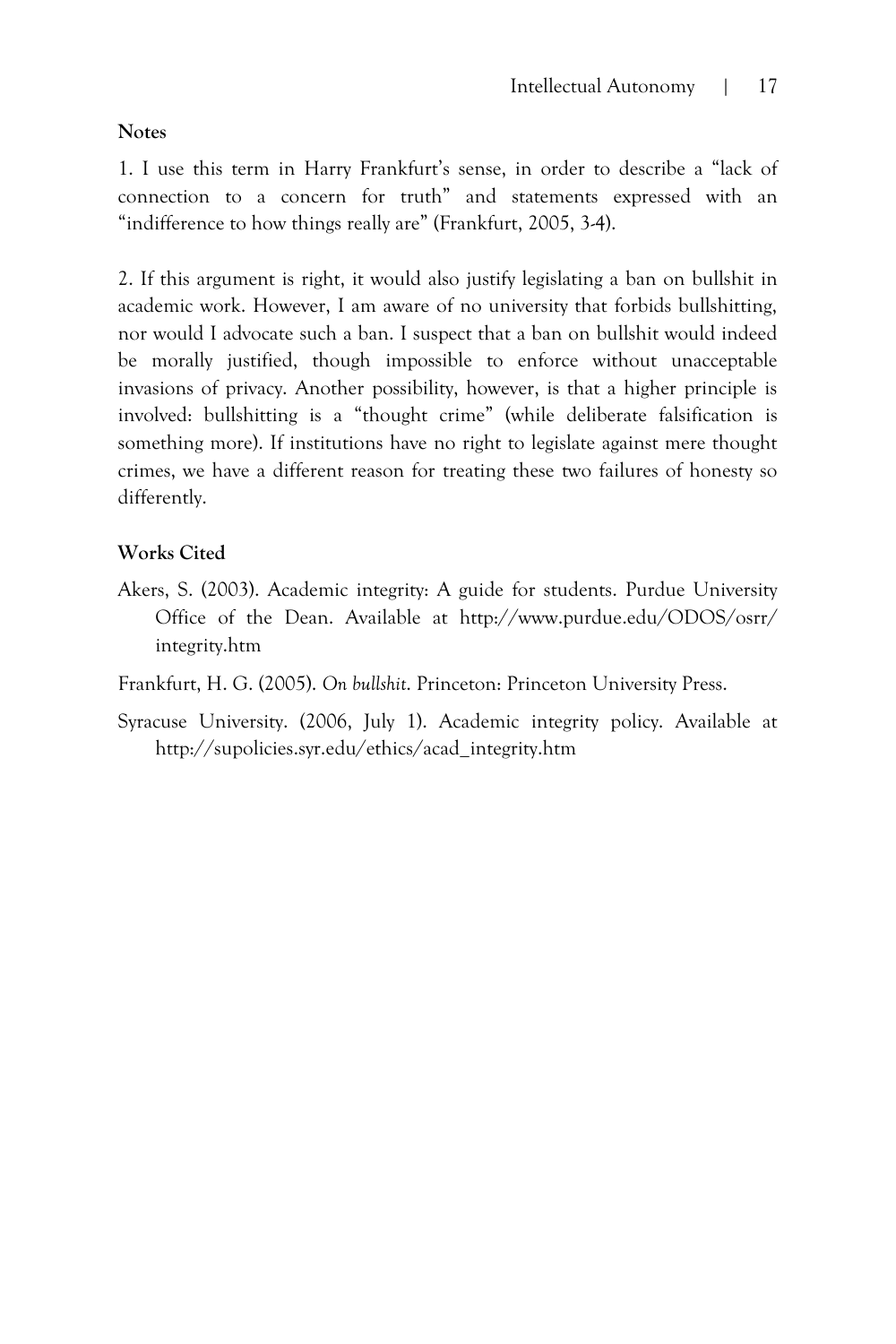### <span id="page-20-0"></span>Ethical Issues in Graduate Writing

#### *David Nentwick*

THE ISSUE OF ACADEMIC integrity and student writing has taken on a particular urgency in the age of the Internet and Turnitin.com. The stakes are highest in graduate education, where the emphasis is on the production of individual and original research. Graduate-level writing demands that students negotiate a variety of unfamiliar genres, learn new disciplinary vocabularies and stylistic conventions, and establish complex relations with previously published disciplinary scholarship. In the most fundamental way, scholarship *is* writing, and the process of becoming an advanced-level academic writer is simultaneously an acculturation into the discourse community of the academy and part of a student's professional development. However, writing instruction at the graduate level is not often formalized in any sort of structured and directed way, and many graduate students must build and rely upon a support network of instructors, colleagues, writing tutors, and editors to help them meet these challenges successfully. In this essay I draw on the contemporary scholarship of writing specialists dealing with plagiarism, academic integrity, and graduate student writing to identify and examine issues of academic integrity that arise when graduate students get help with their writing. This chapter focuses on the importance of establishing and maintaining ethical relationships among teachers, students, and writing consultants in order to develop the atmosphere of collegiality necessary to teaching the practices of academic integrity to future scholars and teachers. First, I attempt to give readers a feel for the contemporary climate in academia by presenting tales from the field: real-life stories that reflect current trends in thinking about writing and academic integrity. I then go on to show how these trends are codified in the language of plagiarism policy and argue that these trends have resulted in the establishment of an unhealthy perhaps even harmful—ethics of graduate student writing. I argue that these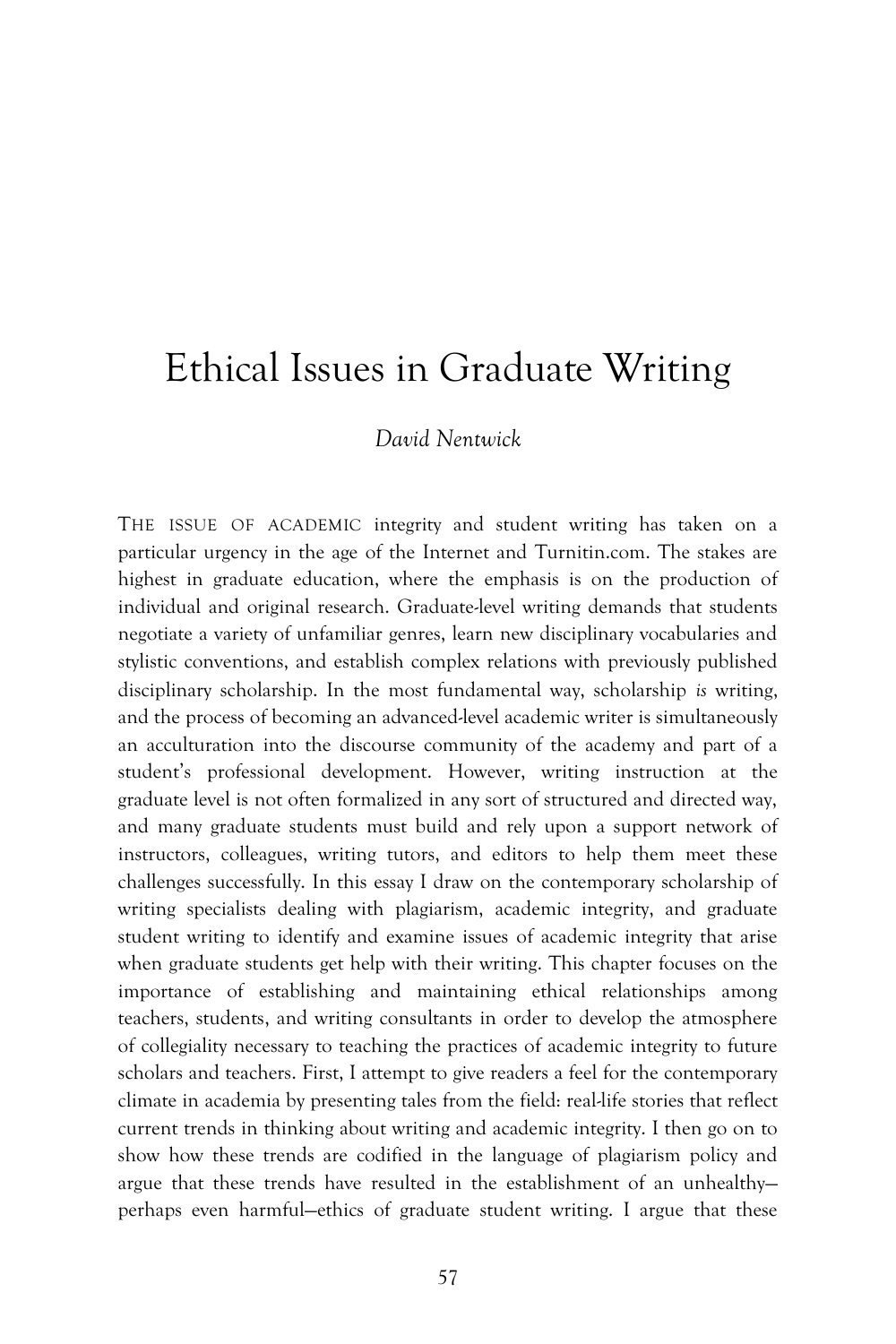ethics can be traced back to myths about writing, originality, and collaboration that have gained currency in academia, and I conclude by suggesting that teachers, students, and administrators alike are responsible for creating an alternative, more positive ethics of graduate writing.

#### **"Plagiarism" and Academic Integrity**

Graduate research and scholarship are typically presented in writing: in seminar papers, research reports, conference presentations, and published articles. While graduate-level research presents the opportunity for academic dishonesty, instances of such offenses as those listed on the Syracuse University Academic Integrity Office website under sections IIB and IID of the university Policy<sup>1</sup> are likely to be rare. Most often, the terms "cheating" and "academic dishonesty" are used when talking about plagiarism. Indeed, it is the potential for plagiarism that is greatest, since plagiarism is first and foremost an issue that arises from presenting research in written form, and writing is the primary, if not the only, medium in which research is presented. There are indeed some unscrupulous researchers out there, willing to falsify or manipulate data or break confidentiality and steal the work of others in order to pursue their own selfish goals. Unfortunately, the doors to research and scholarship that have been opened by the digital, computerized world of the Internet and word processing also lead to increased opportunities for the appropriation of others' words and ideas, to the current jeremiad against cheating, and to the development of plagiarism detection software. More often than not, it is not appropriation itself that constitutes a violation of academic integrity; rather, it is unauthorized or unacceptable appropriation that leads to accusations of academic dishonesty.

The Syracuse University Office of Academic Integrity has adopted language from the Council of Writing Program Administrators' position statement on plagiarism ("Defining and Avoiding Plagiarism: WPA Statement on Best Policies") to define plagiarism as follows: "In an instructional setting, plagiarism occurs when a writer deliberately uses someone else's language, ideas, or other original (not common-knowledge) material without acknowledging its source" (Council of Writing Program Administrators, 2003). Graduate student writing presents particular concerns to those who genuinely wish to promote an atmosphere of honesty, trust, fairness, respect, and responsibility among the graduate community and across the entire campus. At this advanced level of study, teachers tend to expect that graduate students are familiar with and well versed in the writing tasks they are asked to complete. However, many teachers do not have the time, the disposition, or the teaching tools required to offer the kind of writing instruction that many graduate students need to be successful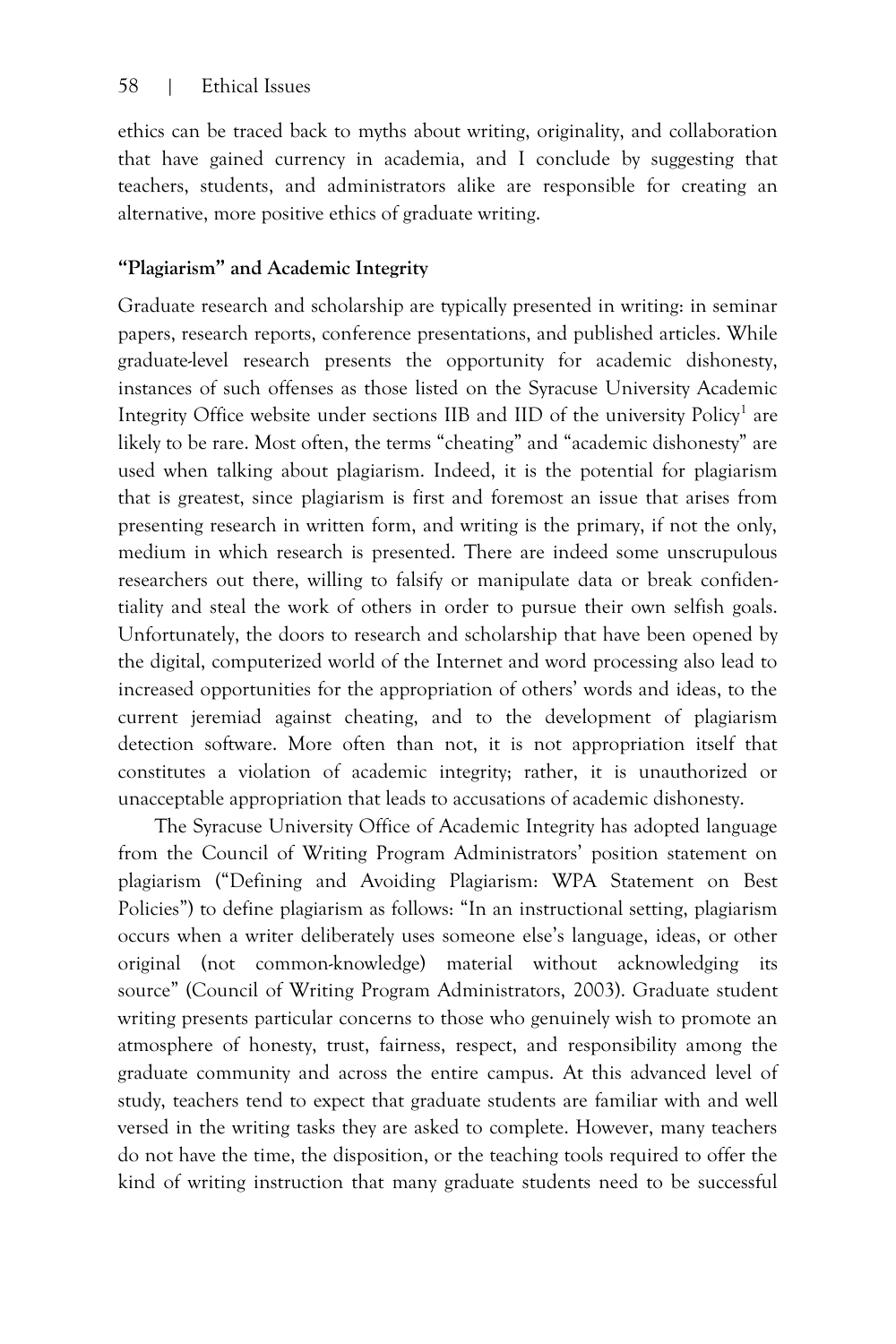scholars. Thus graduate students are challenged to seek out and find the writing support they need.

#### **Tales from the Field**

Because many graduate students seek help with their writing, and because they are expected to produce original work, the problem of engaging in "unauthorized cooperation in completing assignments" (Syracuse University, 2005) takes on special urgency for faculty, students, and administrators, even more so given the current rhetoric of "crisis" that prevails in contemporary public debates about academic integrity. I offer two brief anecdotes from my own experience as someone who regularly works with graduate student writers in illustration of two particular aspects of this "crisis."

*Anecdote #1.* In August of 2006, during the orientation for new graduate students at Syracuse University, I approached a representative of the Graduate School and asked if I could leave promotional flyers for the newly created Graduate Editing Center (GEC). I was asked a question or two about the GEC and then the conversation turned very serious, as I was advised to see to it that the GEC would run every piece of student writing it received through some kind of plagiarism detection software or service. I was informed that graduate students (in the sciences, especially) were cheating at epidemic levels, and that the GEC should be the "front line" in the fight against academic dishonesty. In short, regardless of the intentions of the GEC's creators and editors, this stakeholder in graduate student education felt that GEC editors should place policing, rather than teaching, at the top of their priority list.

*Anecdote #2.* Several months later, near the end of the Fall 2006 semester, a Ph.D. student and teaching assistant in geography adamantly and somewhat resentfully demanded to know why the instructors of the university's writing courses had not done something to take care of the plagiarism problem. This TA was frustrated by the dishonest behavior of his students and at a loss regarding what action ought to be taken in response. In the mind of this teaching assistant, the task at hand was to teach students the content of the course. Issues related to writing, such as plagiarism, were somehow not related to content and were, therefore, the responsibility of somebody else.

Brief as they are, these anecdotes highlight a number of remarkable perceptions about the "crisis" of academic integrity: 1) issues of academic integrity and plagiarism are frequently blurred together, so that in everyday terms they become one and the same thing; 2) graduate student cheating is an epidemic; 3) forensic technology should be employed to combat these offenders and bring them to justice; 4) teachers might not be adequately prepared to handle cases of suspected academic dishonesty; and, most significant, 5) the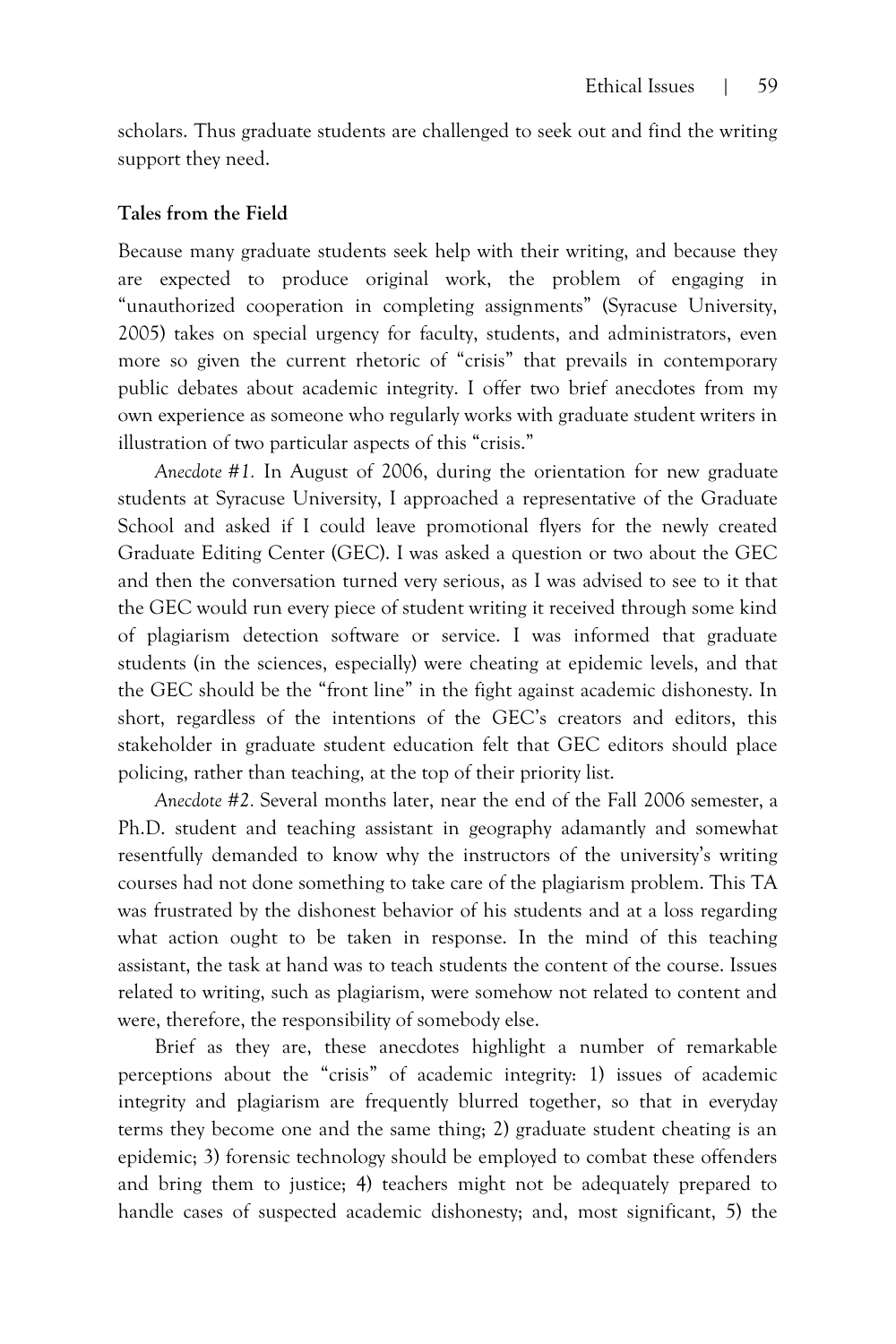responsibility for addressing issues of academic integrity and the prevention of plagiarism resides solely with writing instructors and consultants.

#### **A Police State?**

The current state of affairs illustrated by these examples is, at best, unhealthy and, at worst, damaging to efforts to establish a culture of academic integrity. However, we should not be surprised, since much of the language found in academic integrity statements and policies reinforces the notion that we are in a state of moral crisis. The definition of academic integrity included in the invitation to contribute to the present volume reads as follows: "Duke University's Center for Academic Integrity defines academic integrity as 'a commitment, even in the face of adversity, to five fundamental values: honesty, trust, fairness, respect, and responsibility." The experts at  $Duke^2$  suggest that it will require some sort of heroic and noble effort to act honestly, responsibly, and fairly and to give and receive trust and respect in the current "adverse" climate where cheating is the norm.

The information publicly available on the Syracuse University Office of Academic Integrity website is similar. While "educational strategies" are listed among the procedures for preventing behavior that might be construed as dishonest, a closer look reveals that these strategies have not been developed or implemented to nearly the same extent as the procedures and policies for policing and punishing suspected dishonesty. And Syracuse University is not alone; most such statements of policy and procedure imply a discipline-andpunish model grounded in a commitment to uncovering and dealing with dishonest behavior that "interferes with moral and intellectual development, and poisons the atmosphere of open and trusting intellectual discourse" (Syracuse University, 2005).

As a result of the overemphasis on detecting, policing, and adjudicating, the call for a commitment to laudable values such as the one quoted above from the Duke University Center for Academic Integrity becomes more a call to join the police force than an attempt to raise consciousness about issues of academic integrity and to establish ethical, collegial relationships between teachers and students.

#### **Myths About Writing, Originality, and Collaboration**

As graduate student writers and teachers, how do we navigate the potentially dangerous waters that lie between "unauthorized" and "authorized" cooperation? Questions about what constitutes "authorized" and "unauthorized" cooperation in graduate-level writing arise from unrealistic and outdated notions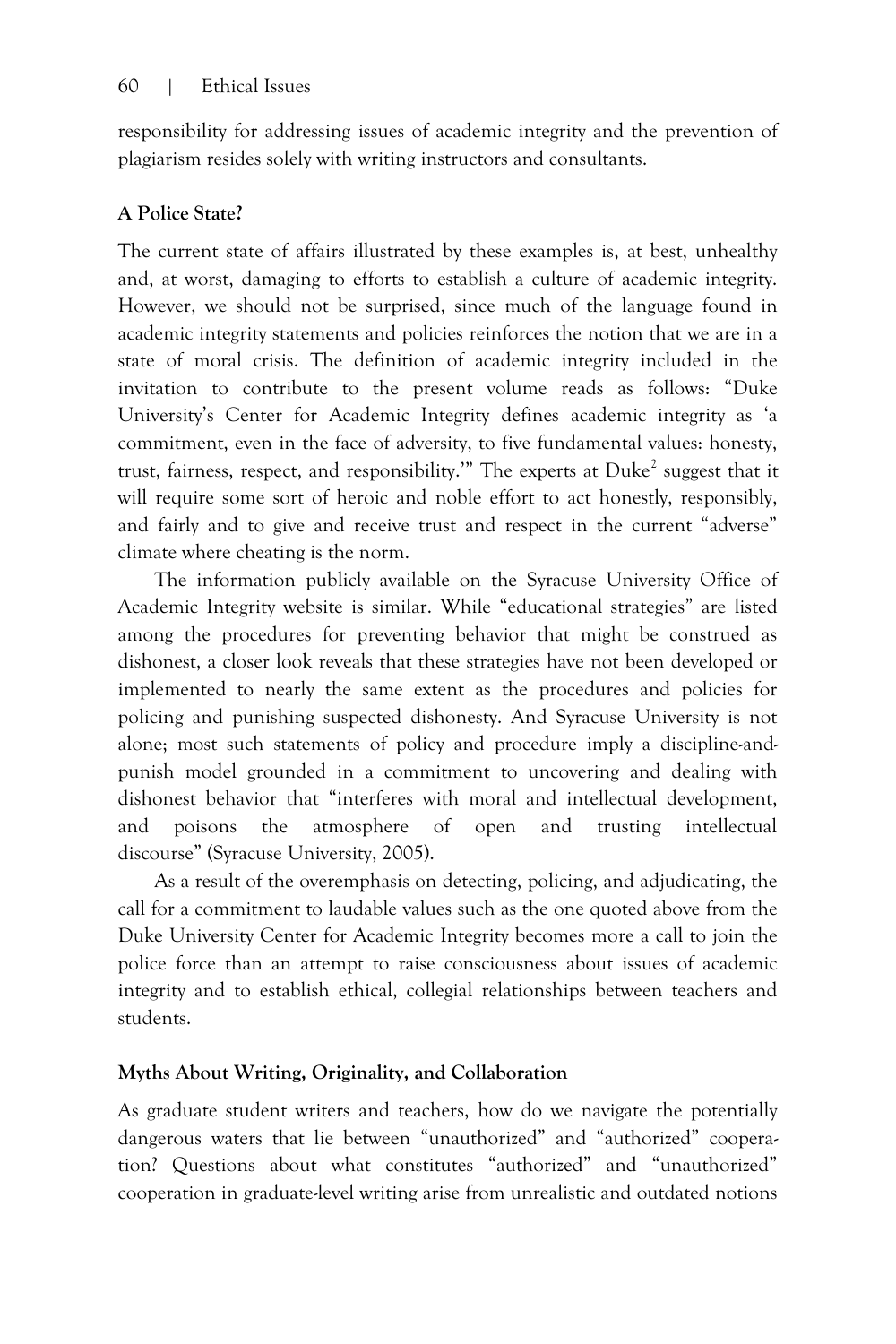about the "individuality" and "originality" of researched writing and about writing in general. For example, consider the following:

1. If a graduate student is working on an article for publication or a dissertation chapter, and receives directions from a professional writing consultant or from a roommate on how to better organize an argument or craft a more persuasive presentation of data, is that student stepping over the line?

2. If a graduate student submits a paper to an editor or peer reviewer so that his or her written English more closely approaches Edited American English (EAE), is that student stepping over the line?

One unrealistic and outdated notion underlying these questions is: writing=thinking. Often, this assumption materializes during assessment: faulty writing=faulty thinking. As the historic body of literature on human thought and the growing body of literature on the complexities of writing and writing instruction have shown, we are far from understanding the nature of either enterprise—let alone the relationship between the two. The fear is that if

someone shows us how to present our argument better, then it just may be that someone else has done not only our writing for us, but has also done our thinking for us and has thereby rendered the knowledge/product "unoriginal." However, those of us who have struggled to find the best way to communicate what we know to others (in other words, all of us)

*Questions about what constitutes "authorized" and "unauthorized" cooperation in graduate-level writing arise from unrealistic and outdated notions about the "individuality" and "originality" of researched writing and about writing in general.* 

understand that writing is an act of communication that aims at getting a *representation* of what we know into words on paper, and often times we miss the mark the first time around. A poorly organized text is not necessarily a window onto a poorly organized brain. By the same token, a revised draft that better presents an author's ideas does not prove that, somehow, the author has miraculously become "a better thinker." When we think about the relationship between writing, revision, and collaboration with a colleague or instructor, it is important to remember that working collaboratively to construct a better representation of a graduate student's knowledge does not amount to tampering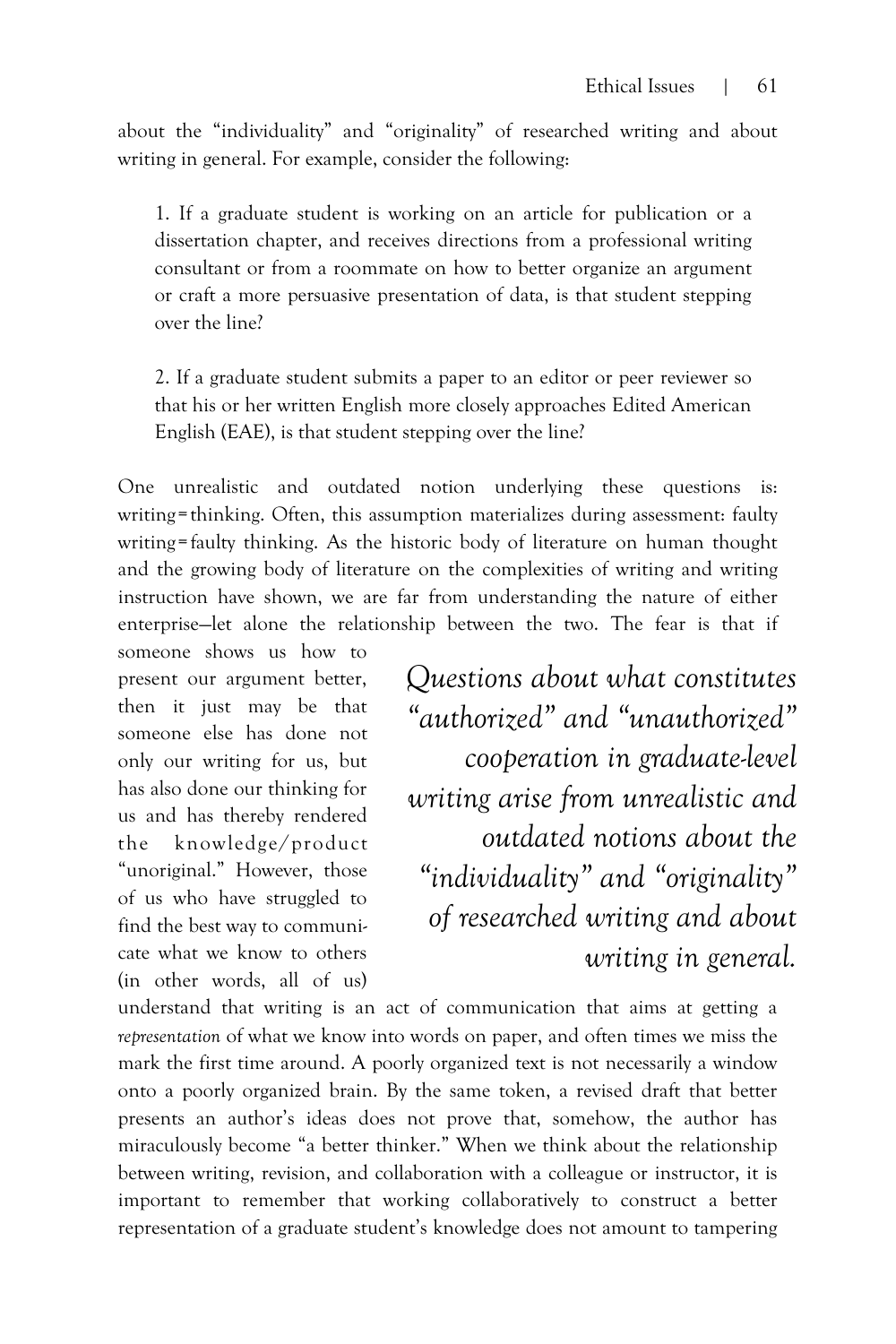with that student's data, interpretations, or conclusions, or with how that student situates his or her work in relation to other scholars in the field. It may simply mean that the writing has improved.

Another myth that gives rise to concerns about "unauthorized cooperation" takes the demand for originality in research a step further: writing is a solitary act. Our cultural imagination is filled with images of the lone, struggling, misunderstood artist burning the midnight oil and waiting for inspiration from the muse to make it possible for just the right words to be written on the page. Further underlying this myth is the American tradition of "rugged individuality," the modern day version of which is "do it yourself!" Thus, as graduate student researchers, we must somehow find unclaimed territory on which to stake an intellectual claim and then mine that claim with our own bare hands if we expect to reap the rewards.

Of course, researchers will never be able to find this unclaimed territory without the exploration and mapping that has been done by previous researchers. After all, how does one discover a gap in the research without first coming upon a body of established work? As researchers and writers, we work, as Rebecca Moore Howard (1999) would say, "in the shadow of giants." We build on what is already there; we work alongside the already existing research to situate our own work in relation to what has come before. Moreover, there is not a single word of published research that does not come under the knife of the editor's blue pencil. Nobody believes that Einstein's editors tainted the originality of his work, but everyone is glad they made his research easier to read. And if Albert shared his work in progress with a friend who helped him better match his verb forms with the subjects of his sentences, no one would consider that writing to be someone else's. A good editor, mentor, or reviewer provides help and advice, but does not do the writer's work for him or her.

#### **Whose Responsibility?**

Contemporary research in writing assessment explodes the myth that quality of thinking and originality of work can be determined in a transparent way through assessment of a written product, and it provides a framework for a complex understanding of writing. As Roberta Camp reminds us,

Writing [is] a rich, multifaceted, meaning-making activity that occurs over time and in a social context, an activity that varies with purpose, situation, and audience and is improved by reflection on the written product and on the strategies used to create it. This understanding … is not well served by our traditional [assessment] formats (1996, 135).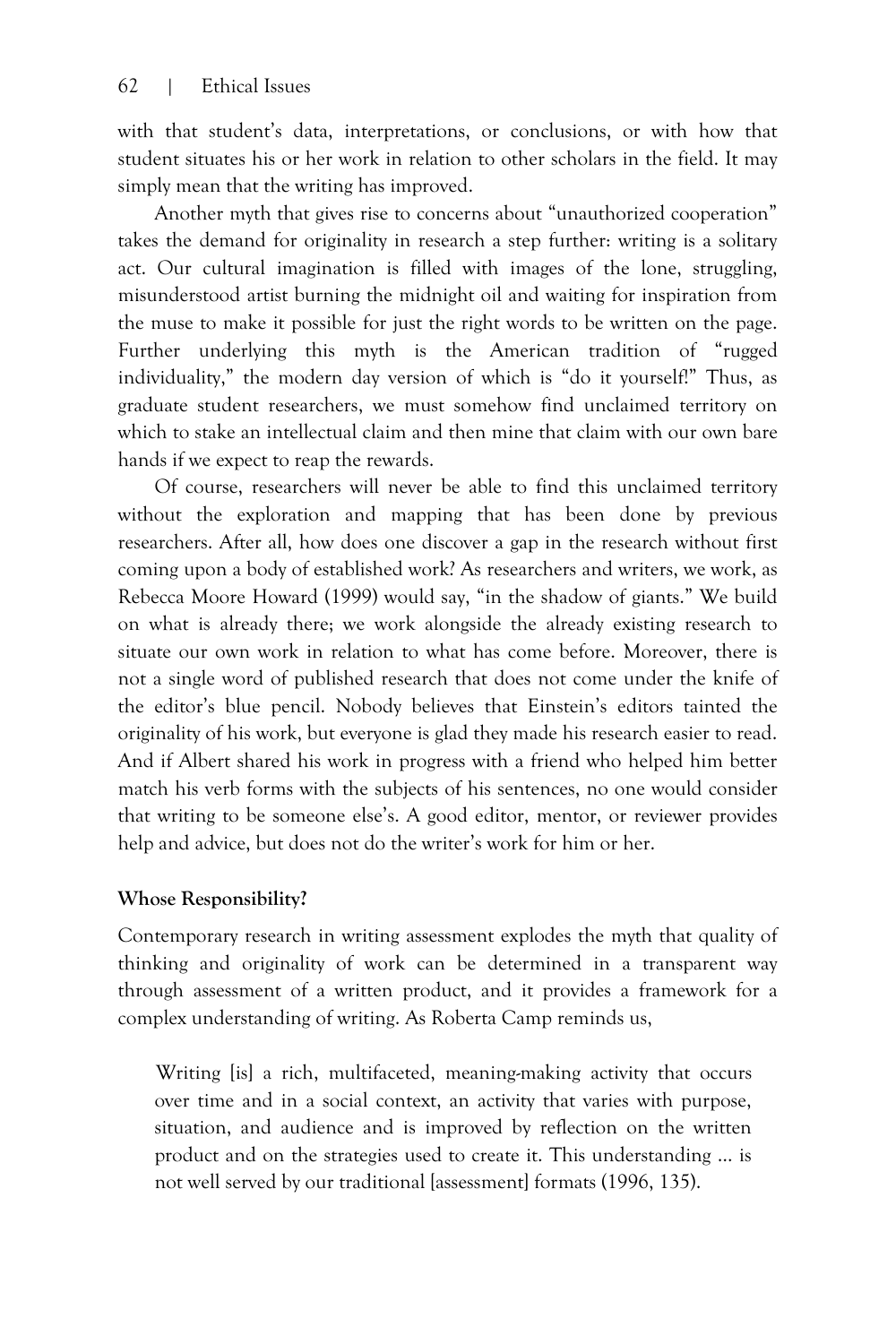If writing is a social activity, something done in relation with others, and if writing is improved through processes of revisiting, revising, and reflection, then who decides which others we are authorized to cooperate with, and who decides what kinds of cooperation are acceptable?

The responsibility for making these determinations lies with teachers, as is clearly indicated in the Syracuse University Academic Integrity Office's educational strategies, which state that Syracuse University instructors (professors, instructors, lecturers, and teaching assistants alike) will:

f. Implement pedagogical strategies for creating an environment that promotes academic honesty and have access to resources for necessary assistance

g. Direct students to resources for assistance in ensuring academic honesty in their writing and researching. (Syracuse University, 2005)

Teachers must remember that their teaching is much more than the delivery of course content. Especially for graduate students, who are tomorrow's professorsin-training, the educational experience is a process of acculturation into the

conventions of knowledge production within and outside the academy. Much of this acculturation work happens during the writing process, beginning with a student's introduction to research practices and continuing through such writing assignments as summary and synthesis of required readings, seminar papers, qualifying examinations, dissertation proposals, and theses and dissertations. Each of these written products comes with a set of conventions that frame the relationship between the writer, her knowledge, and disciplinary knowledge, all of which ultimately shape

*If writing is a social activity, something done in relation with others, and if writing is improved through processes of revisiting, revising, and reflection, then who decides which others we are authorized to cooperate with, and who decides what kinds of cooperation are acceptable?*

the written product itself. Producing written products, then, is practically equivalent with "scholarship." Quite often, though, the assumptions about knowledge, disciplinarity, and written representation that underlie the conventions of graduate-level texts are left unexamined—or unmentioned. In the current "crisis" atmosphere, teachers could easily be more likely to expend more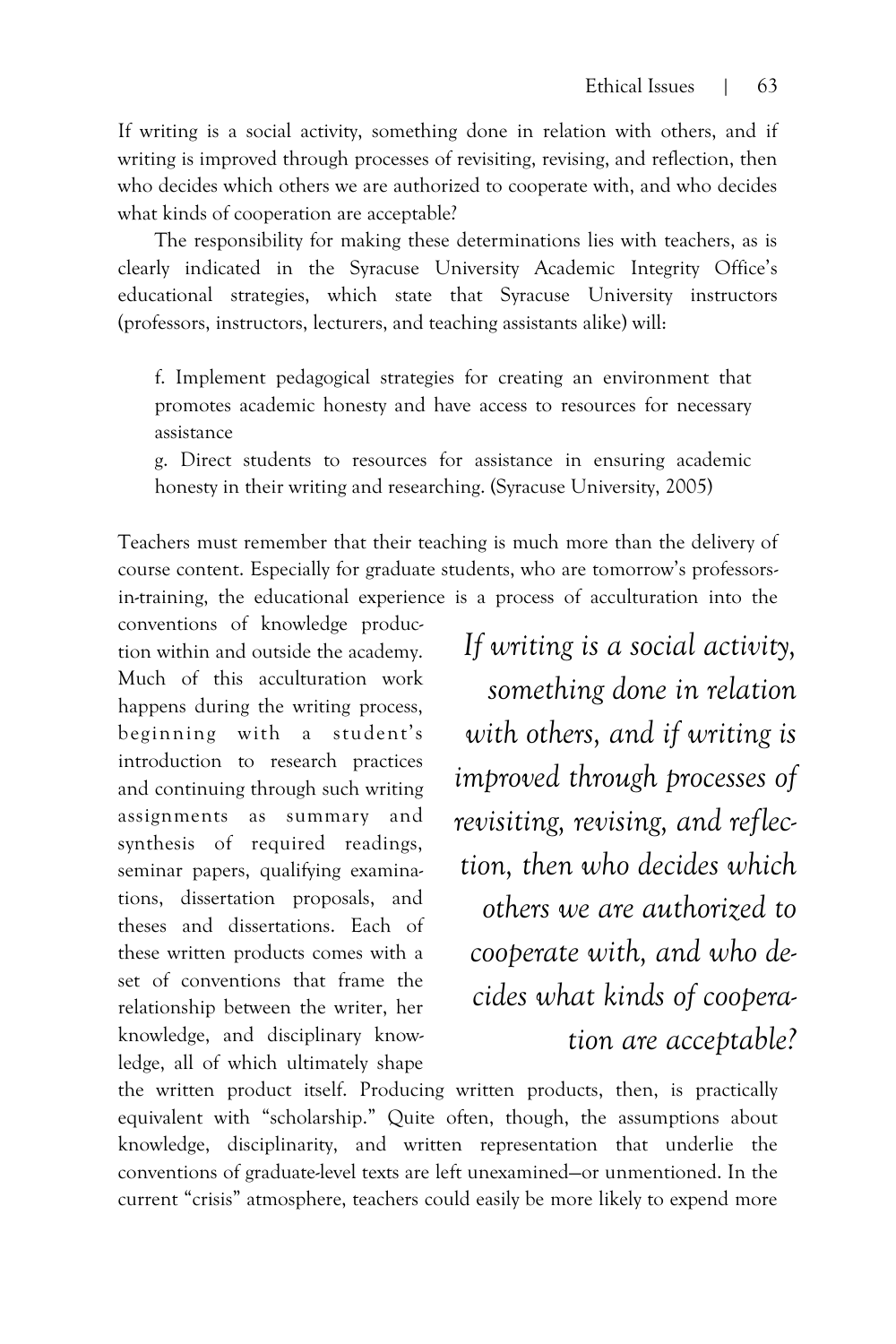effort searching for textual "crimes" than educating themselves and their students.

Donald McCabe and Gary Pavela make a compelling argument for teacher responsibility in promoting academic integrity. They write, "faculty members have primary responsibility for designing the educational environment and experience.... [I]t is important that faculty model, as well as clarify, desired standards" (2004, 14). What does this mean in terms of graduate student writing? First and foremost, it means that we must recognize that it is not only the responsibility of writing teachers and professional writing consultants to do the kind of acculturation work I have described. What the so-called crisis in academic integrity tells us is that writing is central to academic work and it is, therefore, the responsibility of the entire academic and administrative community on campus to establish, maintain, and support courses and programs that meet the challenges faced by grad students as they develop into professionals. Faculty can, if given to proper administrative support (such as professional development opportunities), increase their efforts to incorporate writing—and discussions of writing—into their courses in order to: 1) familiarize students with acceptable writing and research practices; 2) familiarize themselves with their students' writing; and 3) clearly establish the connections between the generic conventions and constraints of research writing and relevant disciplinary expectations and practices.

If, as John Thomas Farrell argues, writing consultants (and, likewise, teachers) are responsible for establishing and maintaining "ethical adult, professional relationships" (1996, 1) with graduate students, then teachers must offer instruction in graduate student writing *as colleagues* in whom graduate students can place their trust to acculturate them properly. Of course, graduate students are often teachers themselves, and thus they find themselves in a particular situation: they must learn from their professors and advisors at the same time they are in the position to model behaviors for their undergraduate students. Thus, what is ultimately at stake is the production of new generations of scholars whose research practices are firmly grounded in the principles of academic integrity, who are fully equipped with the knowledge and teaching skills required to train the next generation and understand the weight of the responsibility to do so.

As teachers, before we think "academic dishonesty" we should be thinking "teaching opportunity." At the bottom of any effort to foster an atmosphere of academic integrity is the establishment of an ethical relationship between teacher and student. More so than in undergraduate education, the opportunity to forge collegial relationships with graduate students abounds for faculty, since at the graduate level teachers and students typically work closely together. Rather than being constantly on the lookout for the naughty child with a hand in the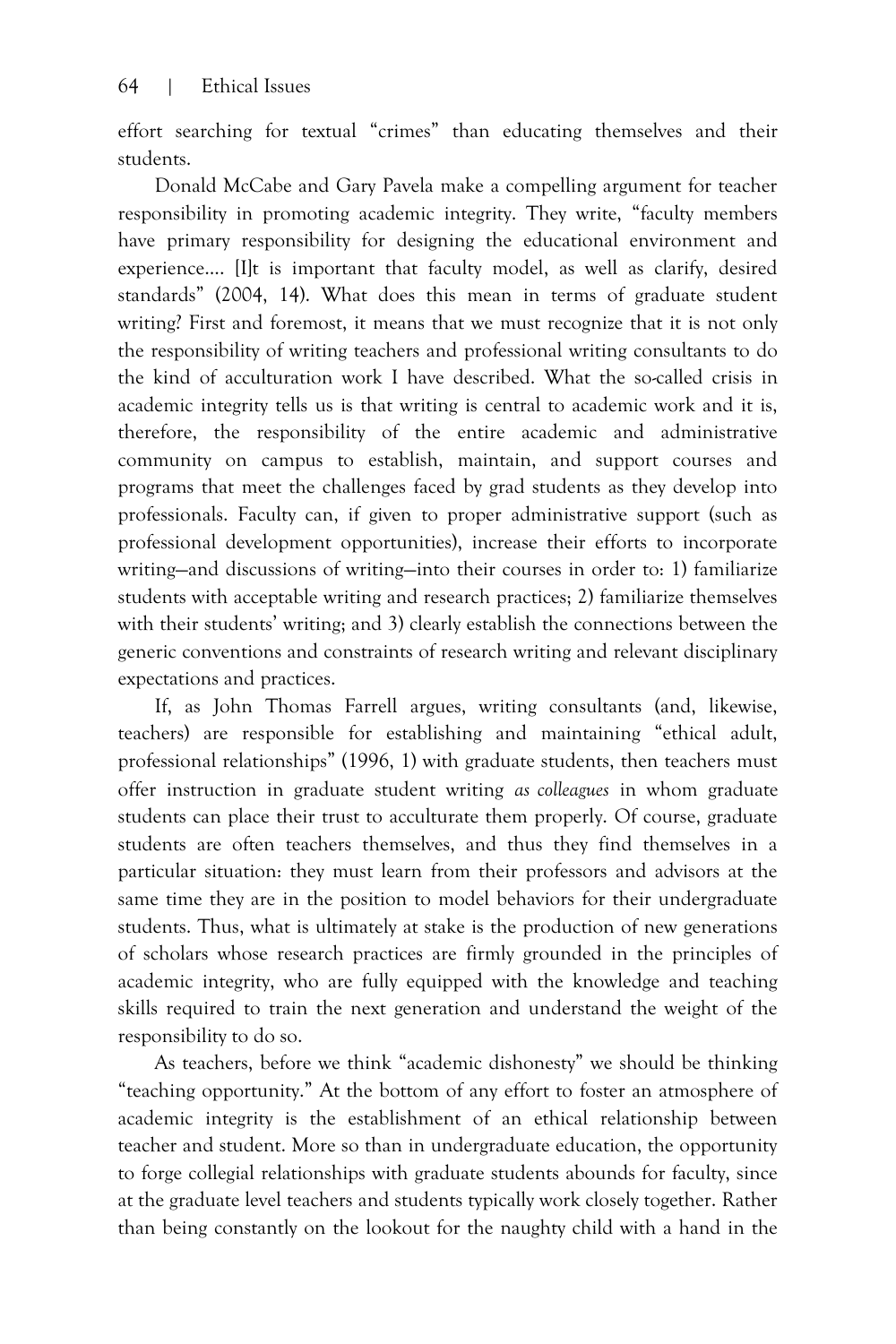cookie jar, teachers, writing consultants, students, and administrators can work together to ensure that students receive the education they need in order to succeed as ethically minded scholars and teachers. To pass that responsibility on to Turnitin.com or writing instructors alone is to abdicate the most basic responsibility we have in creating a community of honesty, trust, fairness, respect, and responsibility: to be excellent teachers, mentors, and colleagues who care more about learning than policing.

#### **Notes**

1. "Fabrication, falsification, or misrepresentation of data, results, sources for papers or reports; in clinical practice, as in reporting experiments, measurements, statistical analyses, tests, or other studies never performed; manipulating or altering data or other manifestations of research to achieve a desired result; selective reporting, including the deliberate suppression of conflicting or unwanted data.... Expropriation or abuse of ideas and preliminary data obtained during the process of editorial or peer review of work submitted to journals, or in proposals for funding by agency panels or by internal University committees" (Syracuse University, 2005).

2. The Center for Academic Integrity, formerly at Duke University's Kenan Institute for Ethics, has moved during the publication of this volume. The Center is now hosted by the Rutland Institute for Ethics at Clemson University. The Center can still be found online at the same address: http:// www.academicintegrity.org .

#### **Works Cited**

- Camp, R. (1996). New views of measurement and new models for writing assessment. In E. M. White, W. Lutz, & S. Kamusikiri (Eds.), *Assessment of writing: Politics, policies, practices* (pp. 135-147). New York: MLA.
- Council of Writing Program Administrators. (2003). *Defining and avoiding plagiarism: WPA statement on best policies.* Available at http://wpacouncil.org/ positions/plagiarism.html.
- Farrell, J. T. (1996, March). *The writing center professional and graduate students: Developing an ethical paradigm.* Paper presented at the annual meeting of the Conference on College Composition and Communication. Available through the EDRS database.
- Howard, R. M. (1999) *Standing in the shadow of giants: Plagiarists, authors, collaborators*. Stamford, CT: Ablex.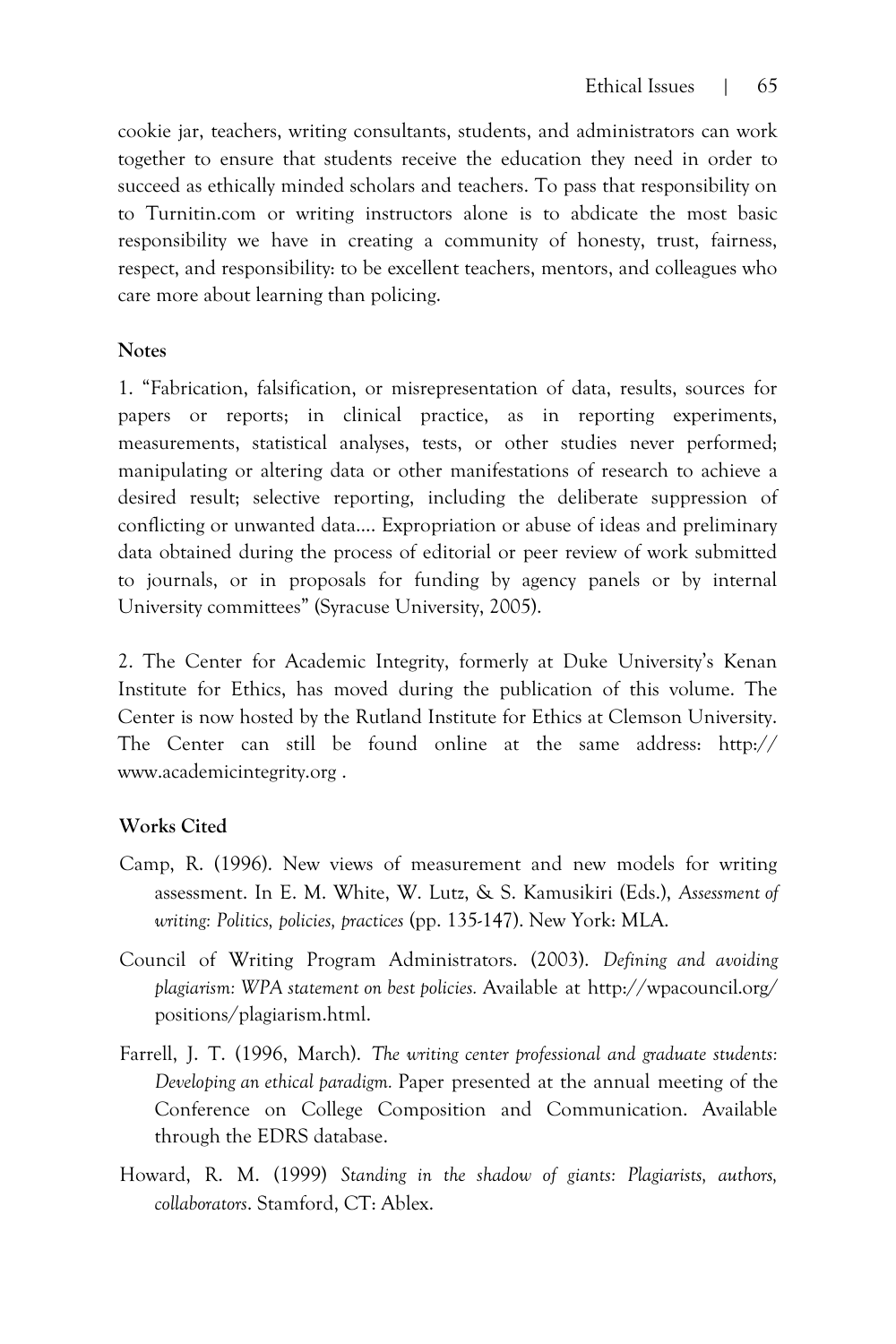- McCabe, D. L., & Pavela, G. (2004). Ten (updated) principles of academic integrity: How faculty can foster student honesty. *Change, 36*(3), 10-15.
- Syracuse University, Office of Academic Integrity. (2005). Syracuse University academic integrity policies and procedures. Available at http:// provost.syr.edu.academicintegrity\_office.asp.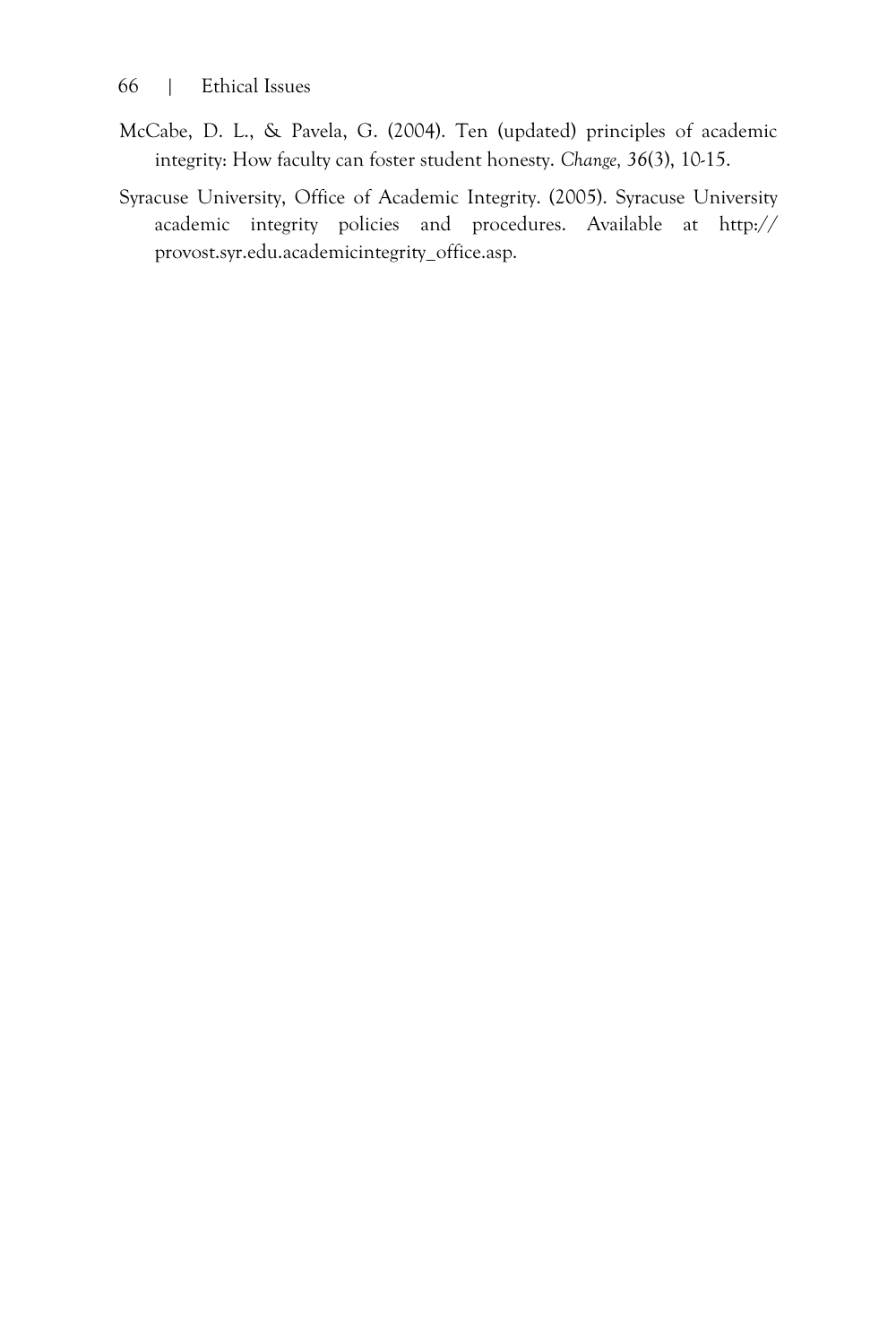# <span id="page-30-0"></span>Ten Strategies to Encourage Academic Integrity in Large Lecture Classes

*Brian Udermann and Karrie Lamers*

#### **Introduction**

Academic integrity has been and continues to be a lively topic of discussion on most college and university campuses. Many articles and books have been written about cheating and have explored such topics as why students cheat, how students cheat, ways to discourage cheating, and faculty and student attitudes towards cheating. Both students and faculty must take steps and assume some responsibility if the current culture regarding academic integrity in higher education is to change. This chapter presents ten strategies that can be used in large lecture courses (the authors consistently teach sections that have enrollments between 400 and 500 students). Some of the strategies discussed in the chapter are specific to large lecture courses, but many of the strategies would be appropriate to use in courses with smaller enrollments as well.

#### **1. Promote your school's honor code.**

Many faculty members do not even realize that their college or university has an honor code, and many who do fail to discuss and promote it with their students. A university's honor code or policy on academic integrity should be reviewed often and shared with students on a continual basis. It has been our experience that many students in our large lecture courses have never seen information on academic integrity on a syllabus or had open discussions on cheating in the classroom. If more faculty members would have open and frank discussions about integrity with their students, the overall attitude regarding cheating would likely start to change.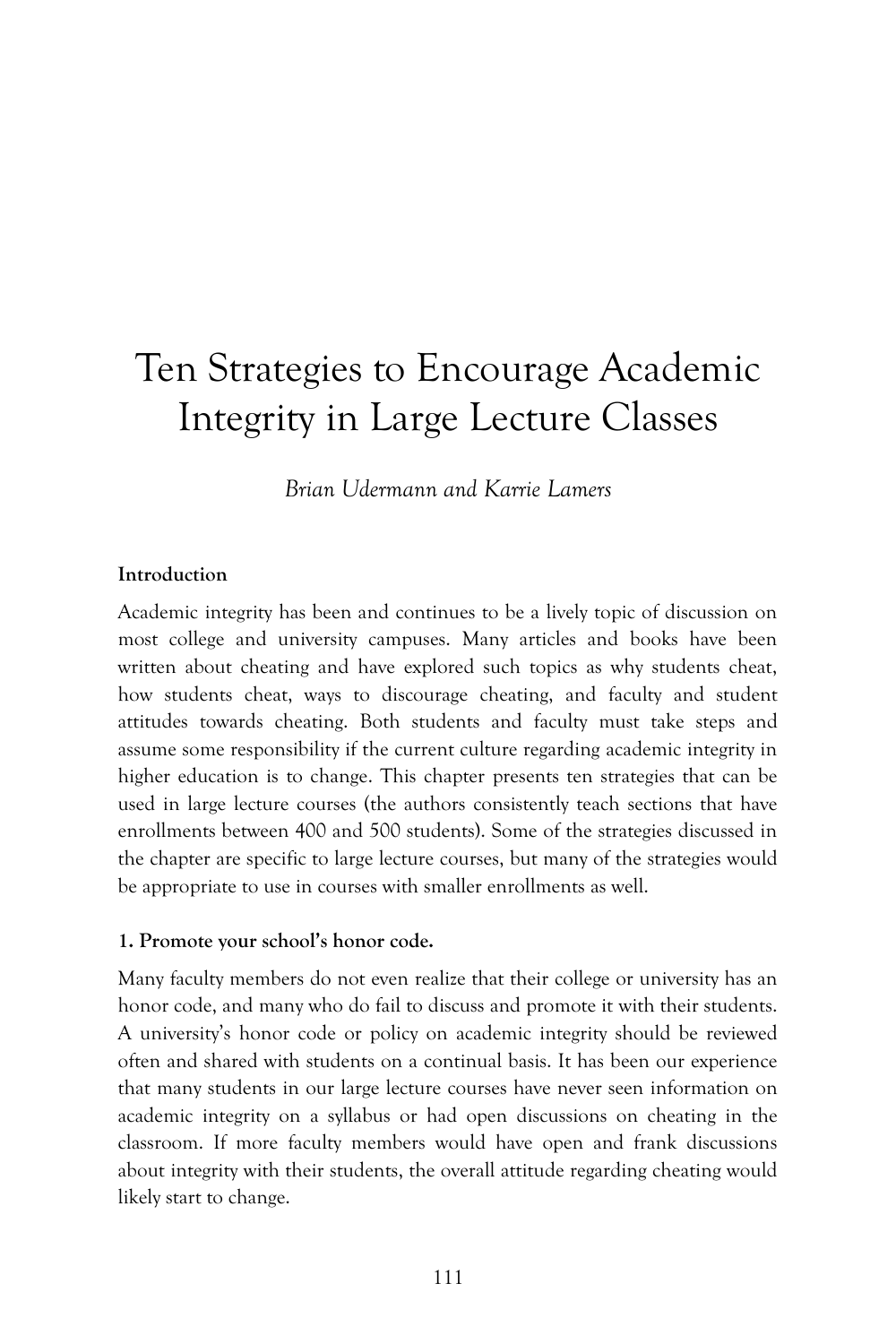#### 112 | Ten Strategies

#### **2. Respond to cheating in your class.**

Taking action against a student cheating in your class is not a pleasant experience. Some faculty overlook cheating simply because they do not want the added stress in their life, and it can also become very time consuming (meetings with the student and school officials, written reports of the incident in question,

*If more faculty members would have open and frank discussions about integrity with their students, the overall attitude regarding cheating would likely start to change.* 

hearings, etc.). One of the authors recalls the first time he confronted a student cheating in a class he was teaching as a graduate student. The student became very angry and upset, said there was no proof that any cheating had occurred, and threatened to file a complaint with the university. Understandably, this resulted in a great deal of stress. Ironically, it was a stress management course that was being taught! Luckily, the department chair-

person was extremely supportive, the complaint was never filed, and the student received a zero on the exam. One thing we are not shy about doing when giving exams in our large lecture courses is to respond quickly when we think someone may be cheating. If we find a student whose eyes appear to be wandering a bit, we require the student to move to a different section of the classroom, often from the back to the front. Shortly after moving the student, we usually make an announcement to the class and say something to the effect of "please keep your eyes on your own exam" or "please do your own work." This sends a strong message—students are often a bit shocked to see this take place—to the other 400 or 500 students in the auditorium that cheating will not be tolerated. Over the course of the past few years, we have done this with dozens of students and not once has it resulted in a student complaint.

#### **3. Individualize papers and assignments to the class if possible.**

One strategy faculty can use to discourage cheating in large lectures is to individualize assignments and papers to their respective courses. For example, we recently created a civic engagement assignment for our large health and wellness course, in which students had to research and determine what avenues or resources were locally available to them to be physically active (e.g., bike trails, walking paths). For this assignment, students also had to list five potential avenues or resources for physical activity that were not available in their community and determine whom they would need to contact to see if the addition of such a resource would be feasible. This was a great assignment in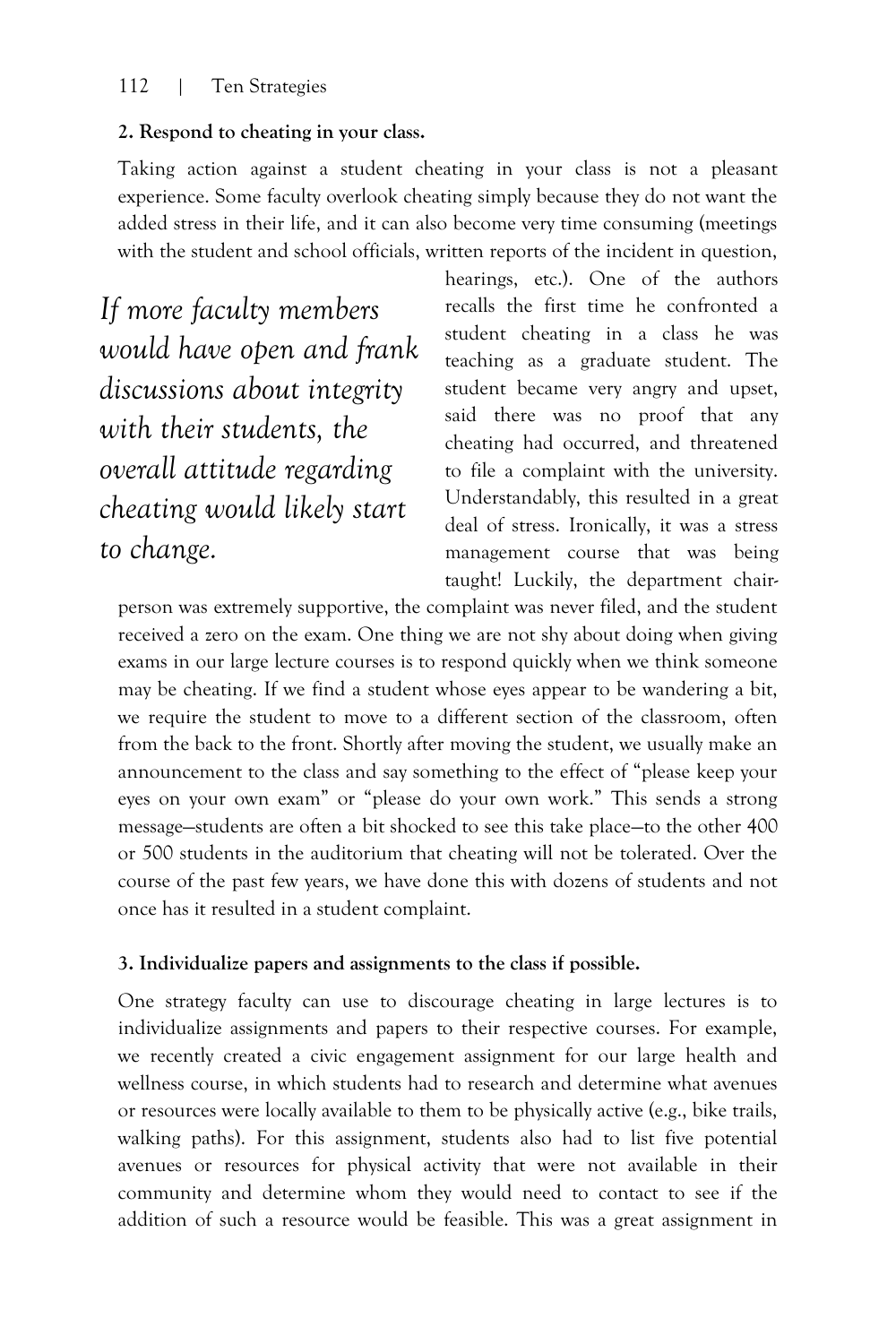that it encouraged critical thinking and invited community involvement. It was also a unique assignment, one that could not be completed through any means other than conducting the necessary research.

Some faculty who teach large lectures will also frequently change assignments in order to discourage cheating. This makes it harder for students to use and turn in assignments from previous semesters. Also, an additional strategy that can be used if students write papers in your course is to make the topic more narrow or specific. So, instead of having students write a general paper on eating disorders, you could have them focus on one very specific component of the topic.

#### **4. Give clear expectations for assignments and other course work required of students.**

We have noticed that students are more confident and more likely to do their own work when they receive clear directions and expectations for assignments, papers, lab reports, class projects, etc. Sometimes it can feel like we are overcommunicating with our students and that we are holding their hands a bit too much, but clarity and communication are especially important in large lecture courses. If you teach a course of 500 students, you probably do not take attendance, and it is reasonable to assume that 50 to 100 students will miss any given lecture. Our assignments are all described in a lab manual that we give students.; they are also posted on the course management tool we use for the class. The assignments are always discussed in class, and e-mails are often sent regarding assignments to remind students of due dates and clarify details. The tremendous focus on group work in colleges and universities today can sometimes become problematic for students. Sometimes student collaboration becomes the norm, and students might not know when they are expected to do their own work or work in teams. Clear descriptions and expectations can certainly help clarify this.

#### **5. Encourage student responsibility.**

Faculty are in the ideal position to discuss academic integrity with their students, and more importantly to encourage and challenge students to change the culture surrounding cheating. One of the strongest motivators students have for avoiding cheating is sensing or experiencing strong peer disapproval. It is our responsibility as educators to stir up this desire in students to do what is right. That might include emphasizing to students that they are expected to do their own work or reporting other students who they know are cheating. Much has been written about the "millennial student." Some believe the students we have in class today are more responsible, more open to our influence, and more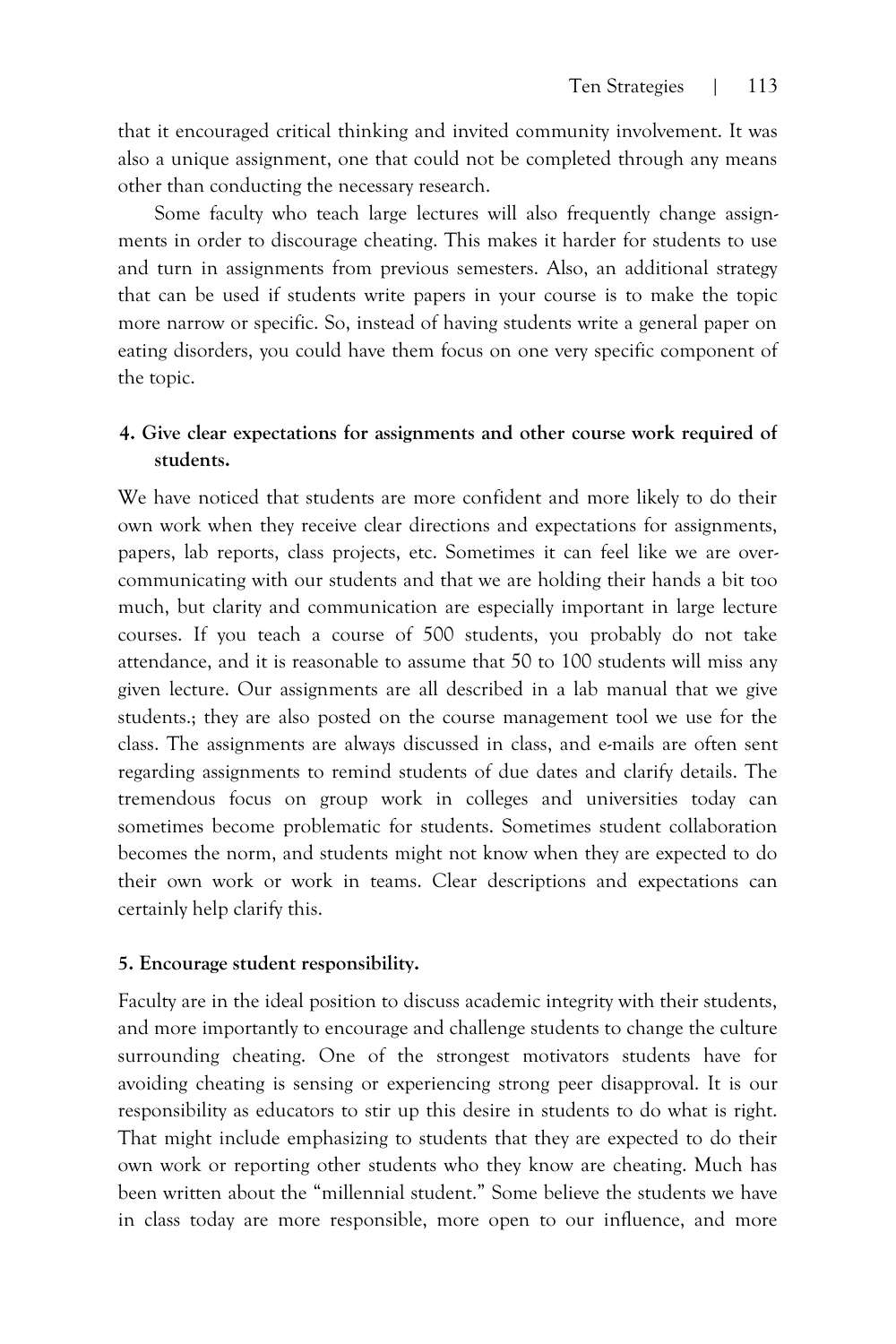#### 114 | Ten Strategies

concerned with doing what is right. Within our large lecture course, we often have discussions with students about how harmful cheating can be and how much of an influence it could have on them once they graduate and get a job. Individuals who consistently cheat can certainly lack skills such as critical thinking and the ability to solve problems—both extremely helpful skills to have when entering the job market. The exciting thing about having such discussions in large lecture courses is having the potential to influence such a large number of students. Some faculty may mistakenly think that because they teach a large lecture course, students do not really listen to, care about, or pay attention to what they say. We have found just the opposite to be true. If you truly care for your students and show you are passionate about a topic, even academic integrity, you will impact students!

#### **6. Get to know as many students as possible.**

This may seem like a strange strategy for promoting academic integrity in your large lecture course, but we believe that learning the names of as many students as possible and getting to know your students will help deter cheating in your class. A few ways you can do this are by asking for students' names when you call on them to answer questions, paying close attention to their names when you hand back assignments or exams, and arriving to class five to ten minutes early to interact with your students. We teach in a very large auditorium and try to select different sections of the classroom in which to interact with students before class; that way we are meeting and interacting with a wide variety of students. It really is amazing, even in a class of 500, how many students we can get to know with a little bit of effort. Before a lecture one morning, one of the authors met a young lady sitting in the auditorium waiting for class and learned that she was a high-level power lifter. Two and a half weeks later, the topic of the day was resistance training and the importance of proper breathing. The young power lifter, who had just returned from overseas and had won a power lifting world championship, was more than happy to share her expertise on the topic. That interaction might not have occurred if the faculty member had not made an effort to get to know students. If students get the impression that you care about them and you are genuinely concerned about them learning the course material, we believe they will be less likely to cheat in class.

#### **7. Separate students during exams, when space permits.**

Nearly every seat in our auditorium is full during our exams. However, after approximately two-thirds of the students have finished with the exam, we require students to move so as to have at least one empty seat between them. Also, after approximately 75 or 80 percent of students have taken the exam, we require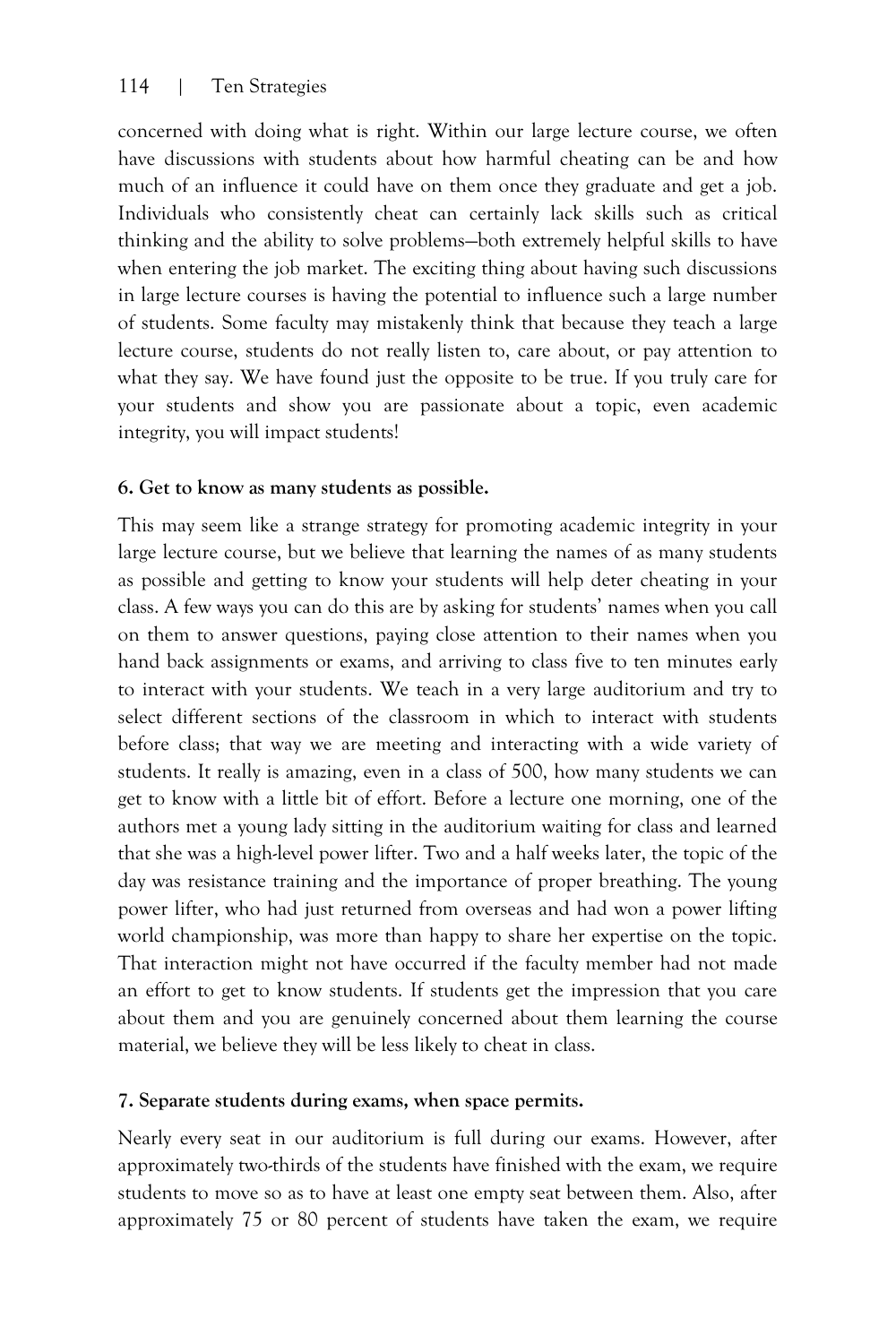students to move into one section of the auditorium as they complete their exam. Students who are very prepared to take the exam often complete it in less time than individuals who are not, or individuals who are attempting to cheat. Two additional strategies for deterring exam cheating are to encourage students to keep answer sheets covered as much as possible and to check IDs when students turn in their exams, making sure the name on the exam matches the name on the ID.

#### **8. Have adequate proctors to help with exams.**

When giving an exam to over 500 students, it is extremely important to ensure that there are enough proctors present. At a minimum, there are eight proctors present at each exam we give. Not only are these individuals responsible for monitoring the students while they are taking the exam, but the proctors can also hand out answer sheets as students enter the room and distribute tests to a specified section of the room. This can significantly reduce the amount of time spent on exam set-up. It is then the responsibility of the proctor to watch over the particular section for any unusual behavior. It is beneficial to put more than one proctor in the larger sections if numbers allow. The mere presence of the proctors seems to deter students from engaging in unethical behavior, making the job of the proctor relatively simple. The proctors should walk around the section designated to them rather than being stationary, as this enhances their presence. Another role the proctors play is collecting the exams. Typically, two versions of the exam are given, and these need to be collected separately. At a minimum, proctors check the Scantron forms to make sure the student has put the right version of the exam down and also included her student ID number.

#### **9. Have multiple versions of exams.**

As previously mentioned, we use multiple versions of exams when we give tests. As with the presence of the proctors, the mere awareness of the multiple exams seems to deter students from cheating. To keep the tests the same for every student taking the exam, the same questions are used on each test—they are just arranged in a different order. Many faculty develop a large bank of test questions and periodically rotate the questions on the exams. We always administer exams in at least two different colors. This helps the proctors who distribute the exams make sure students are not sitting next to someone with the same version of the test. If at all possible, we would recommend using exam formats other than multiple choice (e.g., short answer, essay). This may only be possible if adequate teaching assistants or graduate assistants are assigned to the class to help with grading.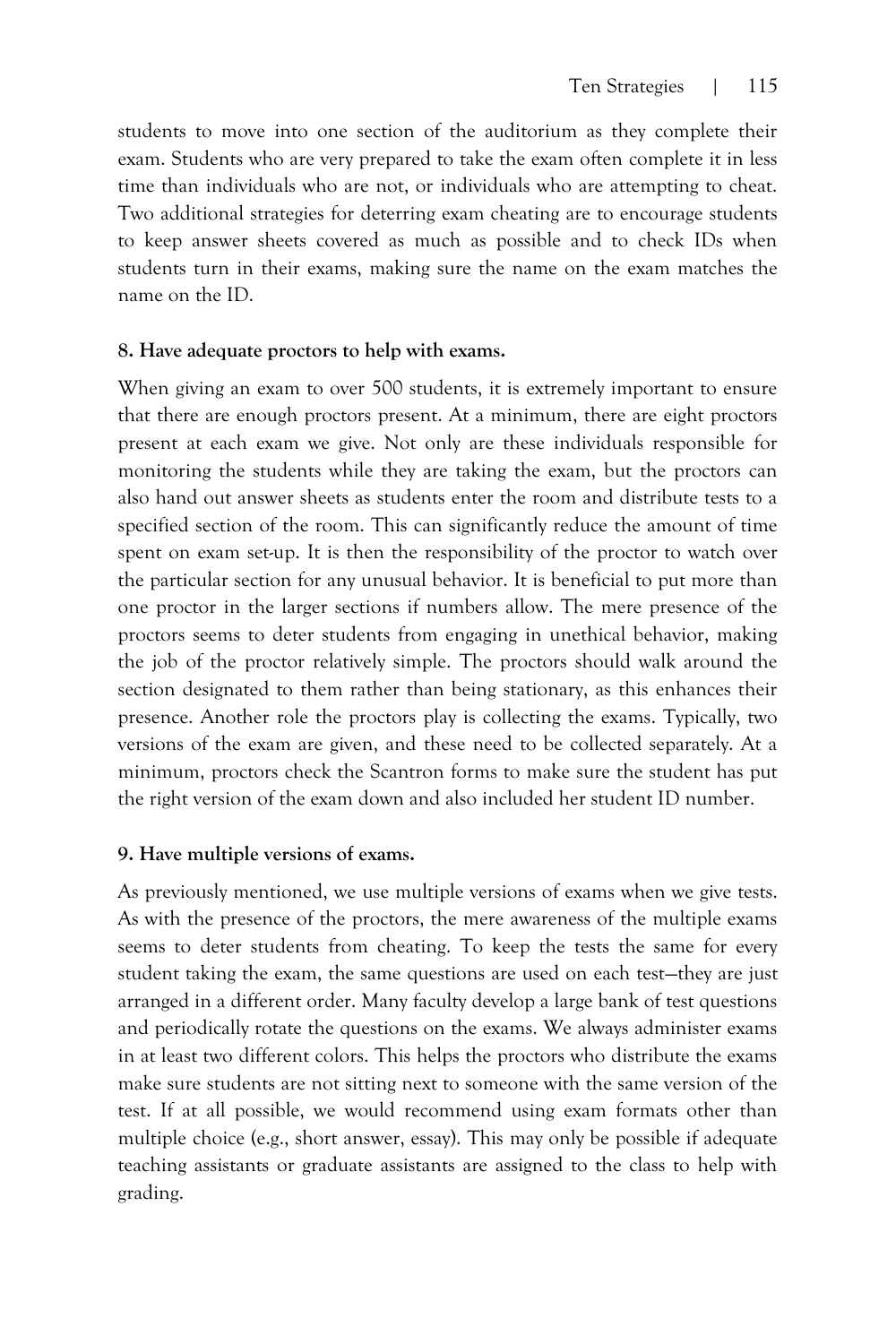#### 116 | Ten Strategies

#### **10. Engage your students and be enthusiastic.**

It is time that we educators also consider why students cheat and possibly accept some of the responsibility ourselves. While many students cheat due to the pressures to succeed and obtain higher grades, they are just as likely to cheat

*While many students cheat due to the pressures to succeed and obtain higher grades, they are just as likely to cheat when assignments are boring as when they are difficult.* 

when assignments are boring as when they are difficult. We believe that many students cheat because they are not engaged in their classrooms. They are not being motivated to learn, and they are not being inspired by faculty members who are enthusiastic about the content they are teaching. This can be especially problematic in large

lecture courses, for obvious reasons. Some faculty members do an excellent job when it comes to engaging students and motivating them to learn, but the sad reality is that many do not. Many students sit in large lectures and are bored, or apathetic, or fall asleep. They are simply not stimulated by the course content or the individual delivering the material. It certainly can be challenging to prepare a course that encourages frequent student engagement, and some educators may not be comfortable teaching extremely large lecture courses. These are important factors to consider and can impact academic integrity. It is beyond the scope of this chapter to discuss strategies that can be used to engage students in large lecture courses; however, many articles and even some books have been written on the topic. Anecdotally, we can tell you that as we have tried to engage and stimulate students in our large lecture courses over the past few years, the amount of cheating we have encountered has decreased.

#### **Conclusion**

In this chapter we have presented a variety of strategies faculty can utilize to encourage academic integrity in large lecture courses. We believe that it is possible to have an impact on the amount of cheating that occurs on college and university campuses, but this will certainly take some effort on the part of both students and faculty. We believe that if we as faculty encourage student responsibility, have open and frank discussions about cheating, are more willing to respond when students cheat, and focus on ways to engage students and improve our teaching, the current culture surrounding cheating will start to change.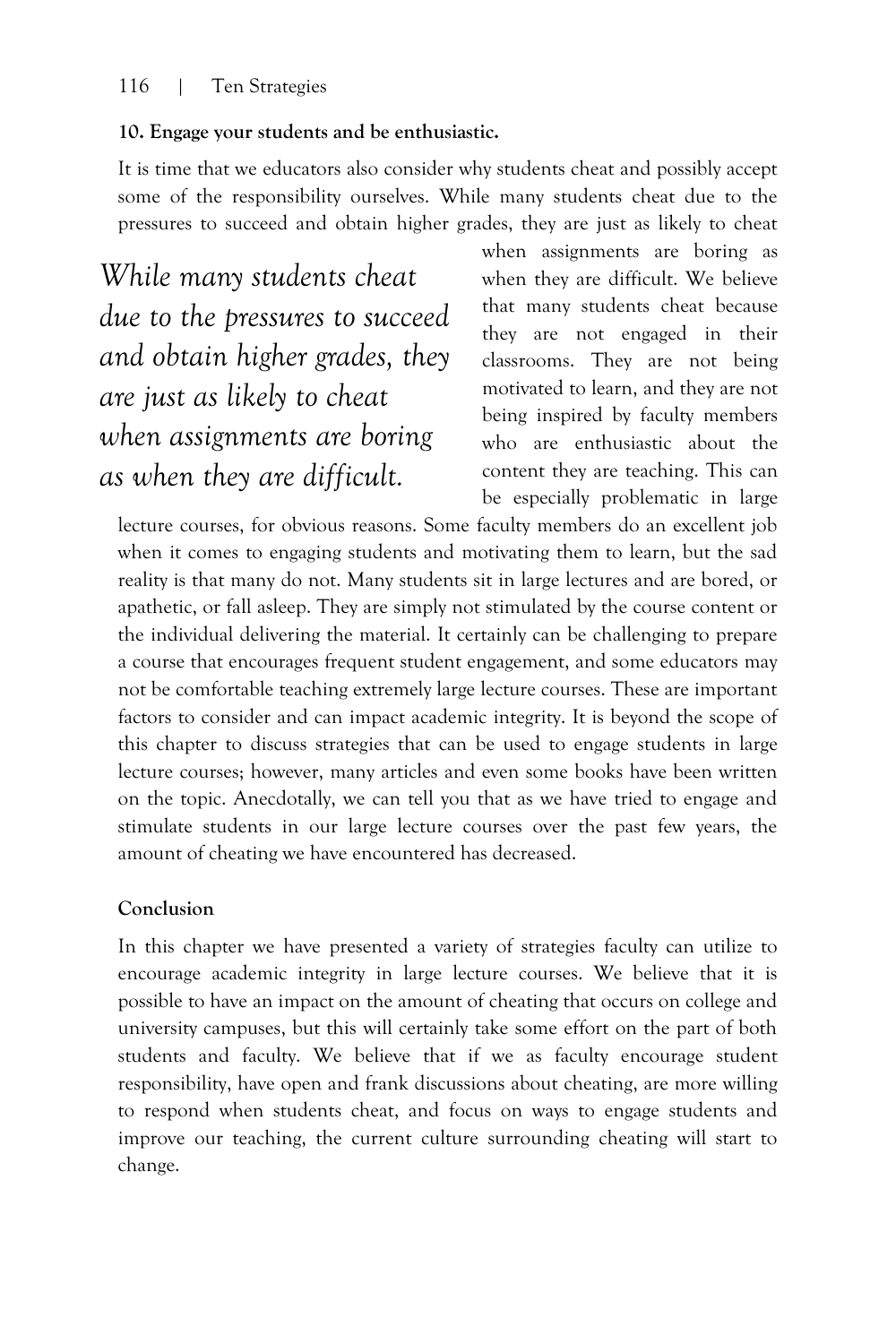## <span id="page-36-0"></span>Contributors

*Matthew Bertram* is a graduate of the State University of New York at Oswego. He received his bachelor's degree in writing arts in 2005 and his master's degree in literature in 2007. His main writing focus is short fiction and poetry. He is not currently employed by any facet of academia, but always manages to find time to write.

*Sarah L. Bolton* graduated from SUNY Fredonia in 2003 and received her Ph.D. in chemistry from Syracuse University in 2008. While at Syracuse she participated in several research projects involving diruthenium molecular wires in the laboratory of Dr. Michael B. Sponsler and was a teaching assistant for General Chemistry. She is currently a visiting professor at Bucknell University, where she teaches organic chemistry.

*David Alan Bozak* is the associate dean of the College of Liberal Arts & Sciences at SUNY Oswego. He holds a joint appointment in computer science and psychology and is a recipient of the SUNY Chancellor's Award for Excellence in Teaching. He currently chairs the Committee on Intellectual Integrity at Oswego.

*Patrick Drinan* is professor of political science at the University of San Diego and was dean of the College of Arts and Sciences, USD, from 1989 to 2006. He is also a past president of the Center for Academic Integrity and holds a Ph.D. in government from the University of Virginia.

*Sidney L. Greenblatt* is the recently retired senior assistant director for advising and counseling at the Slutzker Center for International Services, serving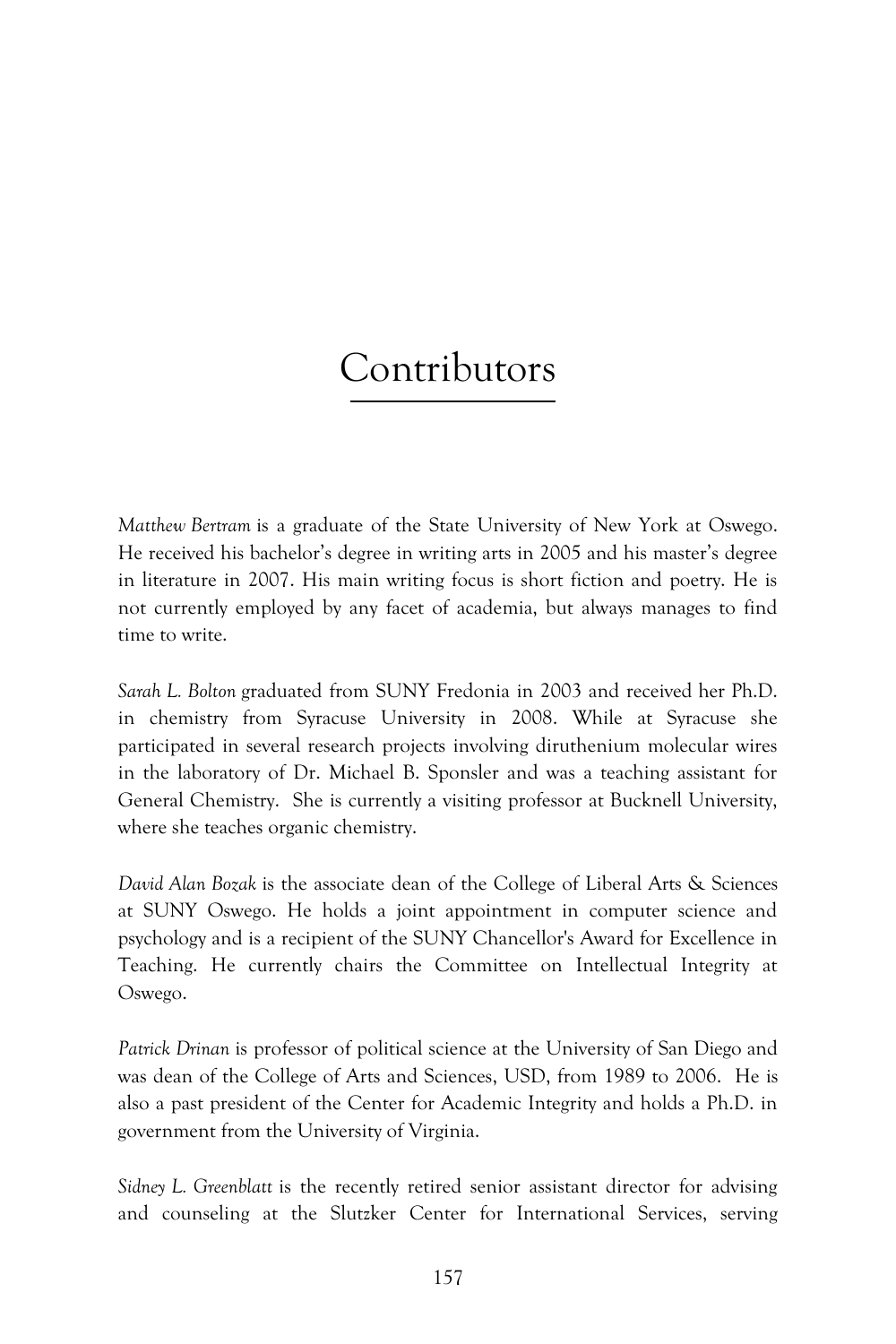#### 158 | Contributors

international students and scholars at Syracuse University and the SUNY College of Environmental Science and Forestry. In addition to holding faculty positions in sociology at both Syracuse and Drew University, Mr. Greenblatt has worked in China, Taiwan, and Hong Kong as an interpreter and specialist on contemporary Chinese society.

*David Horacek* is finishing his Ph.D. dissertation in philosophy at Syracuse University. In addition to his research on causation, chance, and time travel, David teaches philosophy at SUNY Oswego. He is currently writing the manuscript of a textbook tentatively titled *Critical Thinking for the Information Age*.

*Karrie Lamers* has earned a bachelor's of science degree in sport management from the University of Wisconsin–La Crosse (UW-L) and is currently pursuing a second undergraduate degree in accounting from UW-L.

*Benjamin J. Lovett* is an assistant professor of psychology at Elmira College in Elmira, NY. He teaches classes on a variety of topics in psychology, and his research interests include educational assessment, psychiatric diagnosis, and the history of psychology. Ben earned a Ph.D. in school psychology from Syracuse University in 2007.

*Patricia MacKown* is currently assistant vice president for student development and enrollment services at the University of Central Florida. She has been a member of UCF for 29 years, working in the area of student rights and responsibilities. Ms. MacKown has chaired efforts to develop and implement the UCF Creed as well as initiate ethical decision making opportunities.

*Lucy McGregor* is an honors student majoring in psychology and geography at the University of Canterbury in Christchurch, New Zealand. Lucy was an undergraduate study-abroad student at Syracuse University in 2006-07, taking courses unavailable to her at Canterbury, such as Religions of the World, Ancient History, and Clinical Psychology. She hopes to continue her studies in a clinical psychology graduate program after graduation.

*Michael Murphy* is the interim director of college writing and a visiting assistant professor of English at the State University of New York at Oswego. He has published articles on composition theory, cultural studies, and contingent faculty issues.

*David Nentwick* teaches writing at The College of Coastal Georgia in Brunswick, GA, and is also a Ph.D. candidate in composition and cultural rhetoric at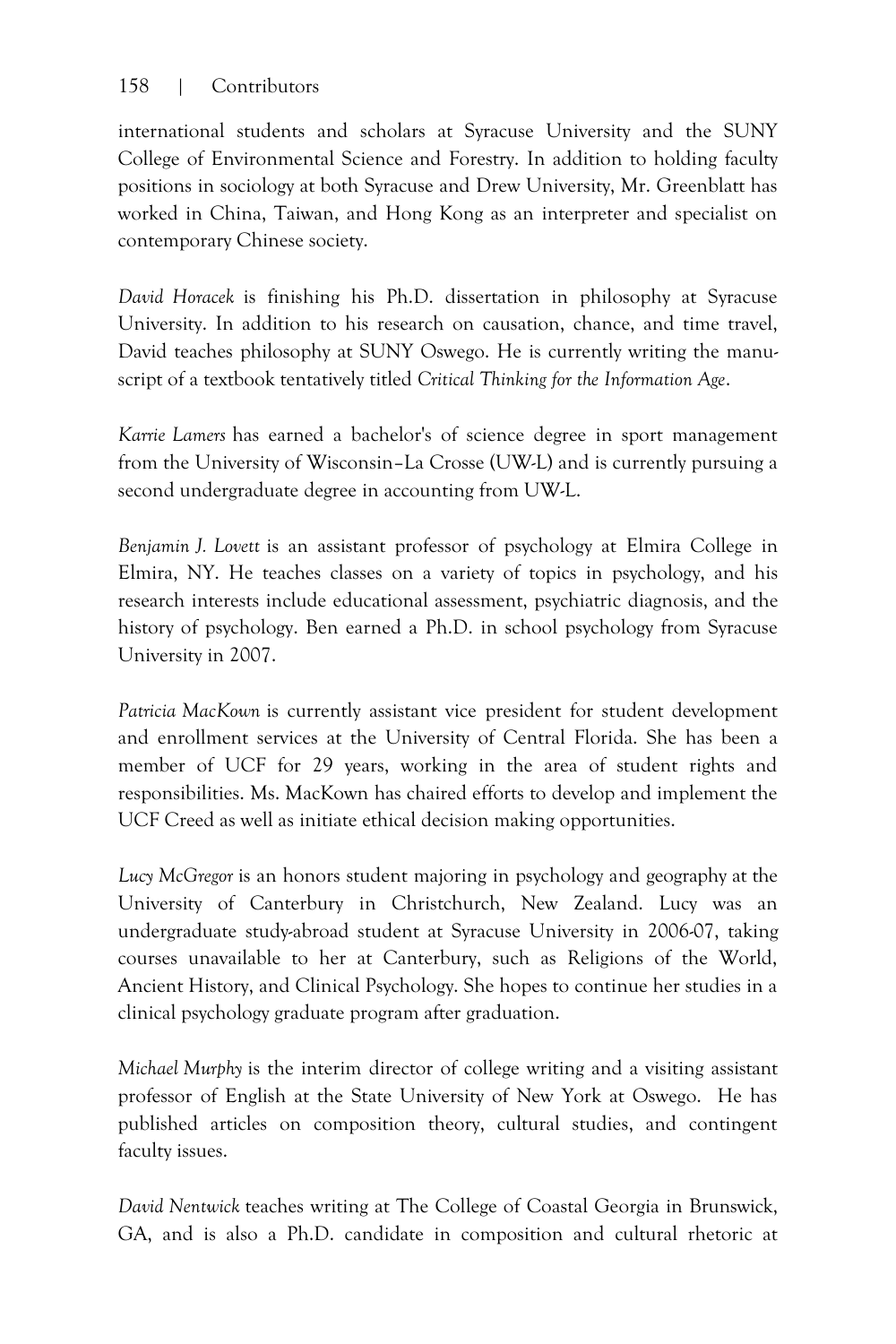Syracuse University. His research interests include theories of literacy, critical literacy, ethics and writing, composition and citizenship, writing and the environment, the cultural politics of language, and World Englishes. His dissertation, which deals with writing assessment and curriculum, language policy, identity, and cultural rhetoric, is an ethnographic study of native French speakers in Québec learning academic literacy in English.

*James M. Pangborn* is adjunct instructor of English at SUNY Oswego and Cayuga Community College, Fulton campus. A long-time nontraditional student, he received his Ph.D. from the University at Buffalo in twentieth-century American literature and continues to cultivate a pragmatist perspective on reading, writing, and teaching. He also writes poems.

*Kimberly Ray* is a doctoral candidate in child and family studies at Syracuse University. She is currently an early childhood education instructor at Borough of Manhattan Community College.

*Amy S. Roache-Fedchenko* is a doctoral candidate in the Anthropology Department at Syracuse University. Her archaeological research centers on the role of the blacksmith within fur trading communities in the Great Lakes region. She is a Teaching Fellow with the Future Professoriate Program, and is an FPP Associate for the Anthropology Department.

*Ken Sagendorf* is the deputy director for faculty development and an assistant professor at the United States Air Force Academy in Colorado Springs, CO, where he mentors new and experienced faculty. He earned his Ph.D. in college science teaching (2007) from Syracuse University, where he worked in the Graduate School with graduate teaching and future faculty preparation programs.

*Danielle Schuehler Sherwood* is a University Fellow working on her doctorate in chemistry at Syracuse University. She has taught organic and honors general chemistry laboratories and organic chemistry recitation. Danielle has a B.S. in chemistry, with minors in physics, philosophy, and mathematics, from Le Moyne College, where she is currently a member of the alumni association.

*Michael Smithee*, retired from the Slutzker Center for International Services at Syracuse University, currently uses his experience to consult on international higher education, international education administration, and intercultural training with Smithee Associates. His teaching includes graduate and undergraduate courses on intercultural issues and seminars for Teaching Fellows and